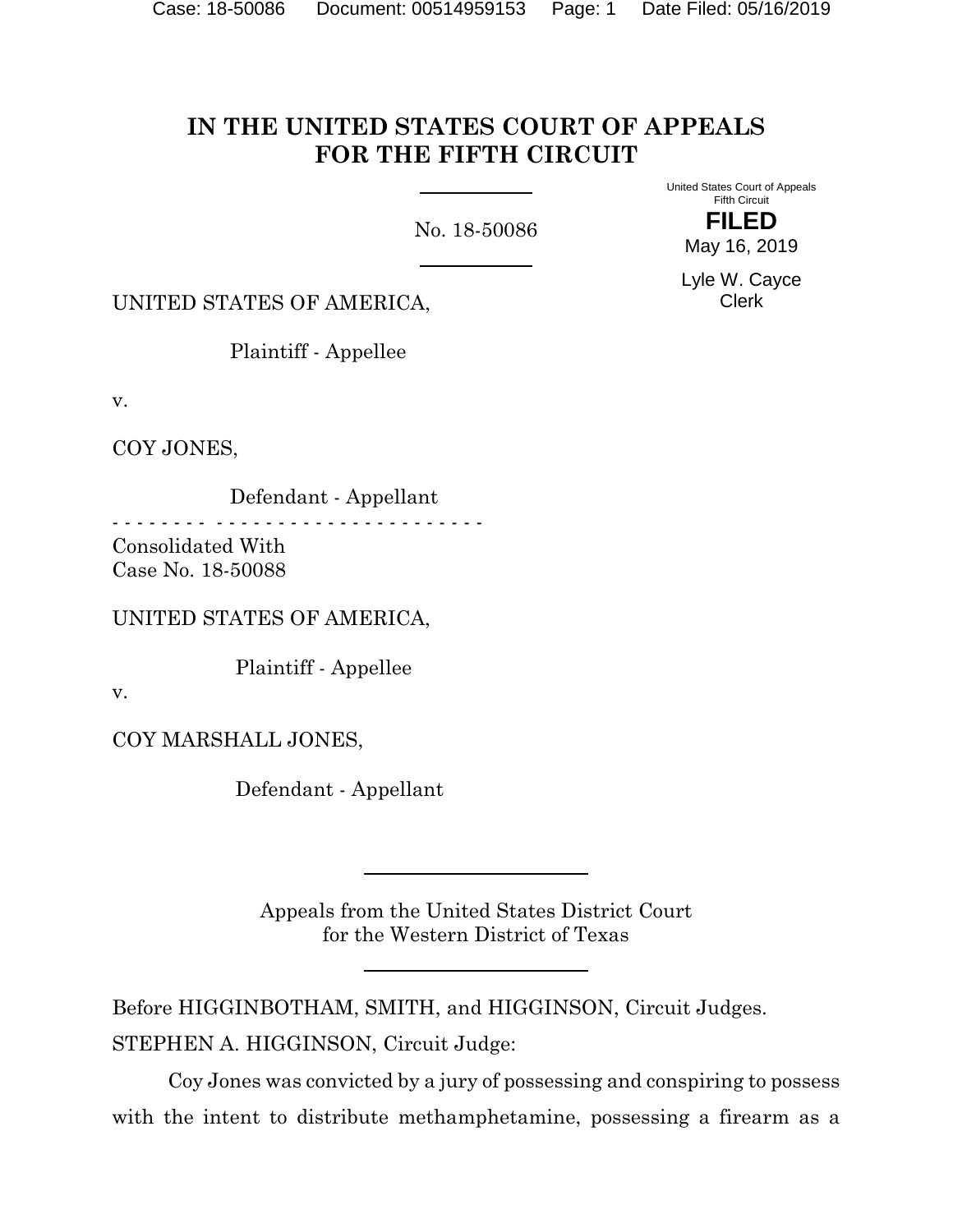l

## No. 18-50086

convicted felon, and possessing a firearm in furtherance of a drug trafficking crime. We hold that Jones's rights under the Confrontation Clause were violated when a law enforcement officer testified that he knew Jones had received a large amount of methamphetamine because of what the officer was told by a confidential informant. This error was not invited by the defense and was not harmless. We therefore vacate Jones's convictions and the related revocation of his supervised release and remand for further proceedings.

## I.

#### A.

Jones was arrested in the course of an investigation into suspected largescale methamphetamine distribution by Eredy Cruz-Ortiz. Acting on tips from a confidential informant, law enforcement officers observed Cruz-Ortiz meet with various individuals in Austin-area parking lots between August 2016 and May 2017. On August 23, 2016, for instance, Cruz-Ortiz met with Imran Rehman to sell him methamphetamine. Rehman later testified that he met with Cruz-Ortiz about 25 to 30 times to purchase methamphetamine.<sup>[1](#page-1-0)</sup> Another individual, Julio Rogel Diaz, met with Cruz-Ortiz in a parking lot on September 23, 2016, and was subsequently stopped by law enforcement with about 700 grams of methamphetamine.

Law enforcement officers also observed Jones meet with Cruz-Ortiz on several occasions. On both September 20 and September 28, 2016, Jones was seen briefly entering Cruz-Ortiz's vehicle in a Target parking lot and leaving the vehicle holding a bag. On the latter occasion, Jones drove from parking spot to parking spot for about an hour before Cruz-Ortiz arrived, but did not

<span id="page-1-0"></span><sup>&</sup>lt;sup>1</sup> Rehman also testified that he did not know Jones and had never seen him before trial.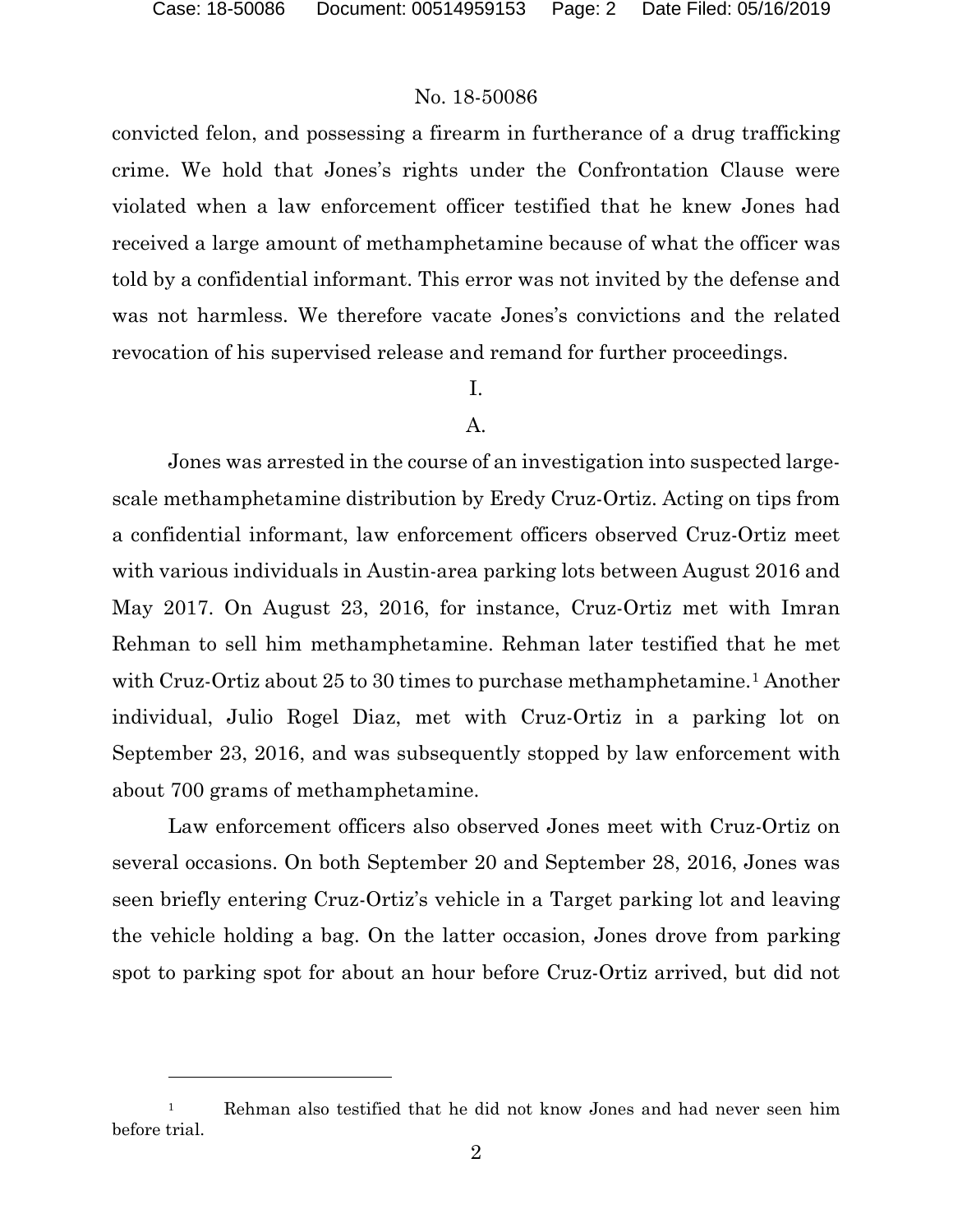l

#### No. 18-50086

enter any stores.<sup>[2](#page-2-0)</sup> Jones was not searched or arrested on either date, and law enforcement officers were unable to definitively ascertain the content of the bags. On October 6, 2016, Jones was again observed in the Target parking lot moving from spot to spot, but he left without meeting anyone. Detective Michelle Langham, one of the case agents on the investigation, testified that she believed Jones left because he spotted surveillance units.

About six months later, on April 3, 2017, law enforcement officers—again acting on a tip from their confidential informant—conducted surveillance of the parking lot of a Valero/Wag-A-Bag gas station. Detective Langham testified that the surveillance team observed Jones arrive, pull up to the gas pumps, drive back and forth in the area for about an hour, return to the parking lot, and meet up with Cruz-Ortiz's vehicle. Both vehicles then drove out of the parking lot in tandem. Detective Langham acknowledged that she did not observe any exchange of items between Jones and Cruz-Ortiz and she did not stop Jones or seize any drugs on this date.

The central events in this case occurred on May 3, 2017. Special Agent Royce Clayborne received a tip from the confidential informant that a drug deal would occur at the same Valero on May 3, 2017. A surveillance team set up in the area and observed Jones arrive and pull alongside a truck driven by someone they identified as Cruz-Ortiz's roommate. Detective Langham testified that Jones gestured to the other driver, and both vehicles drove off together. Officers followed the two vehicles as they left the gas station and traveled down County Road 213, a lightly traveled rural road. The vehicles briefly passed out of view. When Detective Langham drove by, she saw the two vehicles meet for less than a minute in a dirt pull-off on the side of the road

<span id="page-2-0"></span><sup>&</sup>lt;sup>2</sup> Jones points to photographic evidence in the record that he did enter the Target store on September 20, 2016.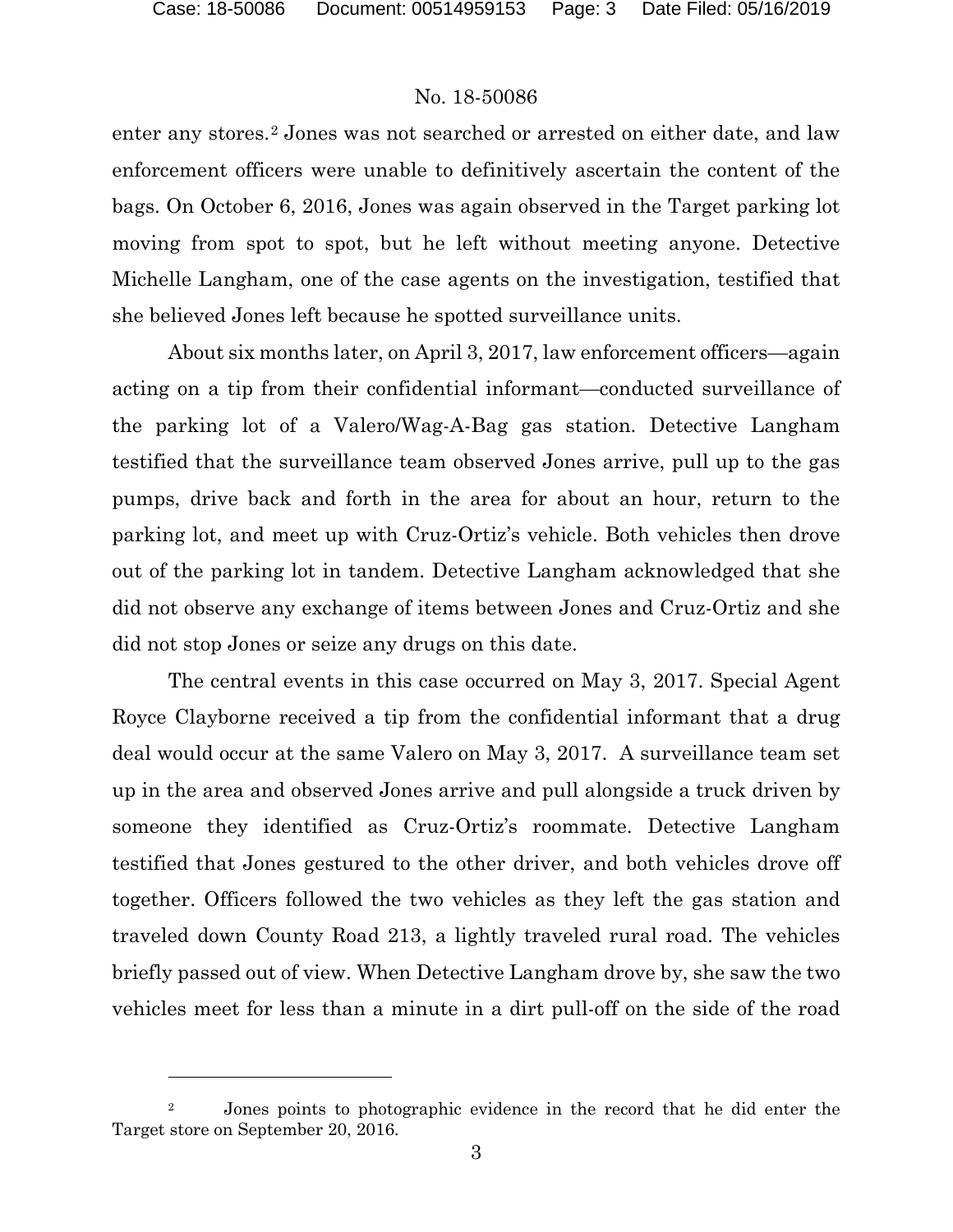and then drive off in different directions. Nobody saw any transaction or exchange of items between Jones and the other driver, and nobody observed Jones in possession of a firearm. The individual believed to be Cruz-Ortiz's roommate was not followed or stopped after this encounter.

Officers instead followed Jones as he turned onto County Road 201. Detective Langham directed a sheriff's deputy to stop Jones for a traffic violation. Jones did not immediately stop when the deputy activated his emergency lights. Instead, Jones abruptly sped up and drove up to 90 miles per hour on a 40-mile-an-hour road for about a mile, passing out of view at certain points. Law enforcement officers did not observe Jones throw anything from his truck but, when Jones finally stopped, the windows on both sides of his truck were down. Officers arrested Jones and searched his truck, but found no drugs or firearms.

With the assistance of canine units, law enforcement then searched both sides of County Road 201. After one to two hours of searching, officers found an unloaded pistol in a cactus patch on what would have been the passenger side of Jones's vehicle, about a quarter of a mile from where Jones ultimately stopped. The pistol was wedged into a cactus and covered in dirt and cactus pollen. Detective Langham testified that the pistol was not rusted and was not covered by leaves or other objects, and she did not believe it had been there for a long period of time. Officers also found a gun magazine nearby.

A sheriff's deputy driving to collect the gun noticed a Ziploc bag approximately a quarter of a mile from where the gun was found and on the opposite side of the road. The Ziploc, found next to a reusable plastic bag, contained about 982 grams of methamphetamine. Detective Langham testified that both the gun and the methamphetamine were found in an area where the sheriff's deputy lost sight of Jones as he sped down the road. Detective Langham and Agent Clayborne testified that they had extensive experience in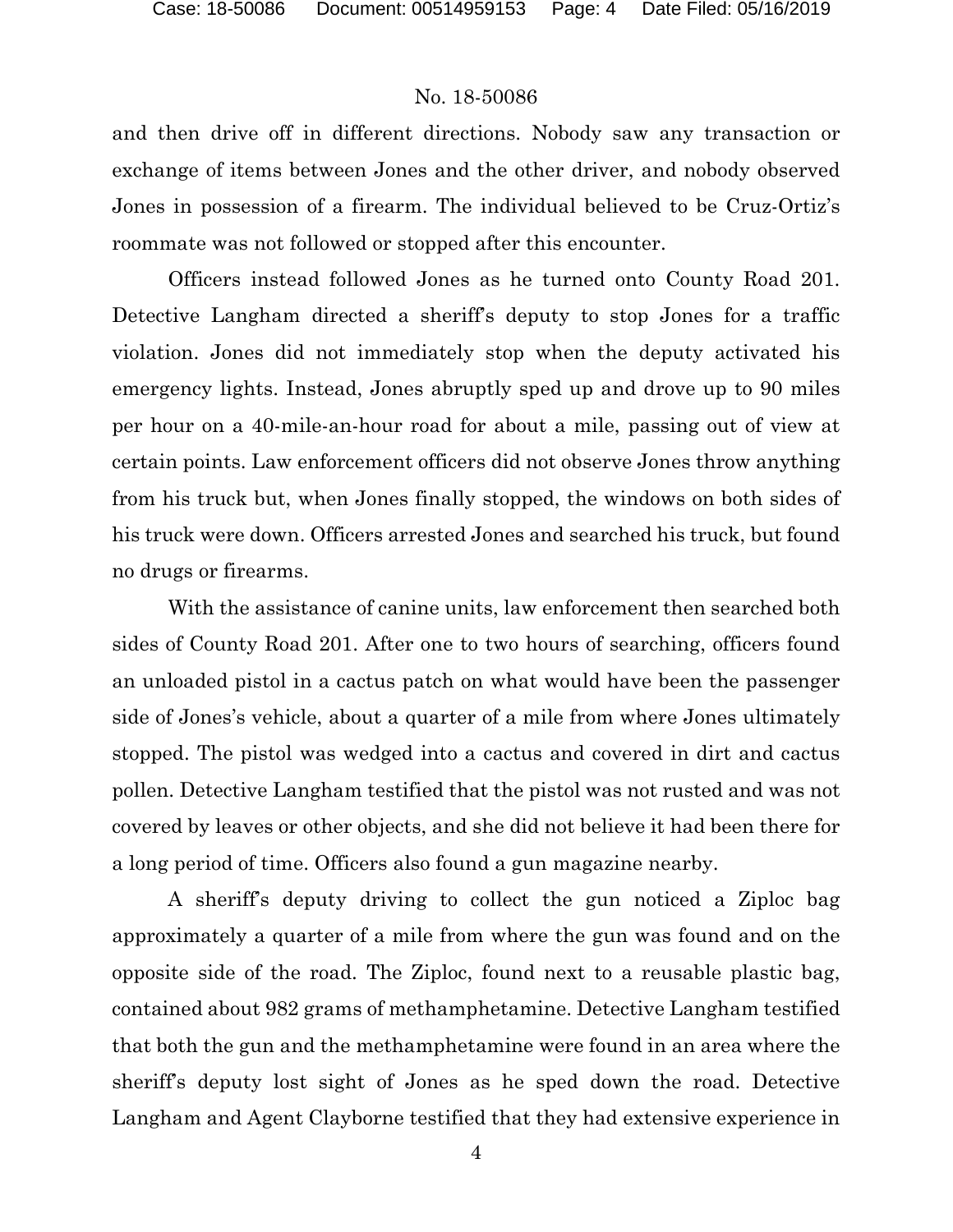drug investigations and had never randomly encountered a kilogram of methamphetamine on the side of the road. Fingerprint analysis was conducted, but there were no usable prints on the methamphetamine bag or the pistol, and the usable prints on the reusable plastic bag were either inconclusive or did not match Jones.

Jones was interrogated on the night of his arrest. He told a detective that he did not intentionally flee the sheriff's deputy but was instead attempting to get away from an individual who attempted to fight him at the Valero. Jones stated that he did not see the deputy or his blue lights. As Jones now acknowledges, this description of a fight at the Valero was inconsistent with what the surveillance team observed. Jones did not admit to possessing a firearm or to possessing methamphetamine.

#### B.

Jones was subsequently charged with (1) possession with intent to distribute 500 grams or more of methamphetamine, (2) conspiracy to possess with intent to distribute 500 grams or more of methamphetamine, (3) possession of a firearm by a convicted felon, and (4) possession of a firearm in furtherance of a drug trafficking crime. The government filed notice of its intent to introduce evidence of other crimes under Federal Rule of Evidence 404(b), and Jones filed a motion to exclude this evidence. Jones also filed pretrial motions to compel disclosure of the identity of the government's confidential informant and to exclude testimony related to the confidential informant under Federal Rule of Evidence 403 and the Confrontation Clause of the Sixth Amendment. The district court denied the motion to disclose the confidential informant, and stated that it was denying the motion to exclude testimony "at this time prior to trial." The court explained that "[t]he information, I suspect, is simply going to be a suspected drug transaction at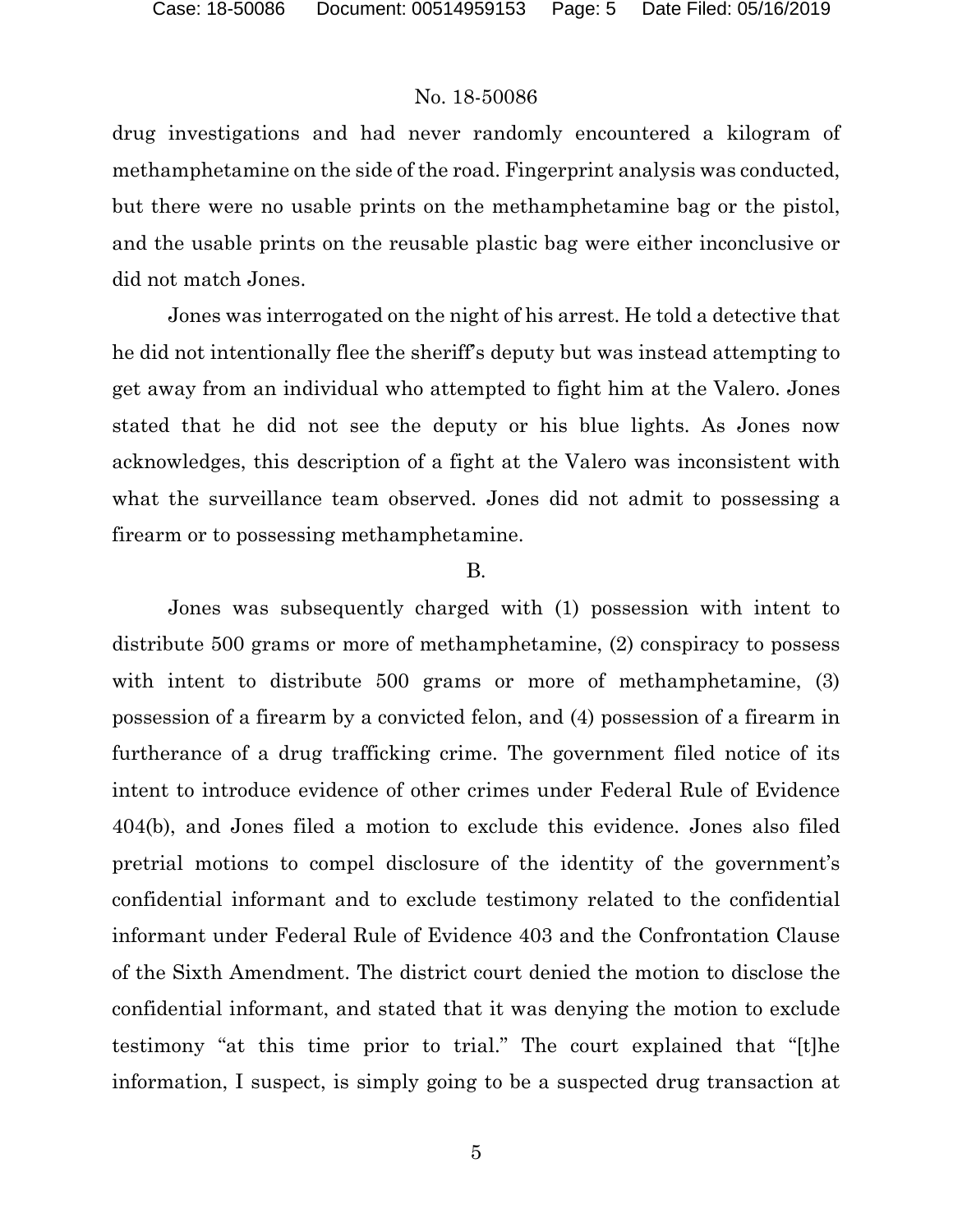that address," but noted that "[i]f the government is going to go further, the government needs to tell counsel."

The case proceeded to a four-day jury trial. At trial, law enforcement officers testified about their investigation into Cruz-Ortiz's suspected methamphetamine distribution and their surveillance of Cruz-Ortiz and Jones. This testimony included multiple references to tips and other information received from the confidential informant. Jones objected to this testimony on hearsay grounds. The district court sustained some objections, but determined that other references to the confidential informant were admissible to explain the officers' actions rather than for the truth of the matter asserted in the statements.

Over Jones's continued objection, the district court also admitted evidence of Jones's prior judgment of conviction. The district court instructed the jury that it could not consider the prior conviction as proof of the crimes charged, except as to the charge for being a felon in possession of a firearm. The district court further instructed the jury that, if it found beyond a reasonable doubt from other evidence that Jones committed the acts charged in the indictment, it could consider evidence of similar acts allegedly committed on other occasions to determine intent, motive, opportunity, plan, or absence of mistake.

The district court denied Jones's motion for a judgment of acquittal, and the jury found Jones guilty on all four counts. The district court later denied a post-trial motion for judgment of acquittal or, alternatively, a new trial. Jones was sentenced to a total of 300 months' imprisonment, the mandatory minimum for his offenses. At the same sentencing hearing, the district court found that Jones violated his supervised release on the 2010 federal conviction because of his new criminal conviction in this case. The district court sentenced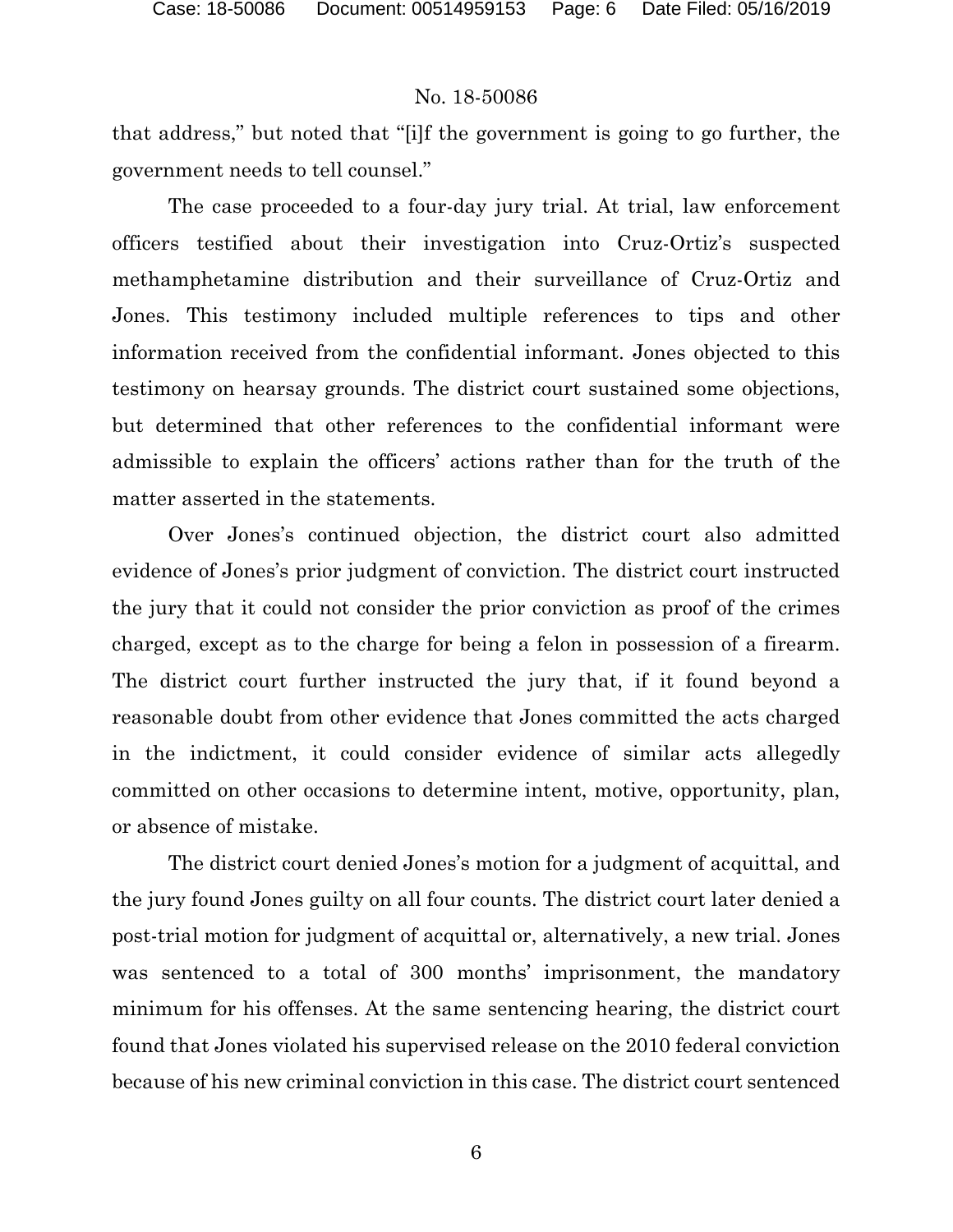Jones to 18 months' imprisonment on the revocation, to run consecutively to his 300 month term.

Jones now appeals his convictions and the revocation of his supervised release. He argues that (1) the district court erred by admitting evidence of his prior conviction, (2) testimony regarding the confidential informant violated his rights under the Confrontation Clause, (3) the district court erred by not ordering disclosure of the identity of the confidential informant, and (4) the evidence was insufficient to support the jury's verdict on any of the four counts. Jones further contends that his revocation judgment must be vacated because it was predicated on an invalid conviction. We address each argument in turn.

II.

Under Federal Rule of Evidence 404(b), evidence of a defendant's past crime "is not admissible to prove a person's character," but "may be admissible for another purpose, such as proving motive, opportunity, intent, preparation, plan, knowledge, identity, absence of mistake, or lack of accident." Jones properly objected to the admission of his prior judgment of conviction. "We review the district court's admission of extrinsic offense evidence over a 404(b) objection under a 'heightened' abuse of discretion standard." *United States v. Jackson*, 339 F.3d 349, 354 (5th Cir. 2003) (quoting *United States v. Wisenbaker*, 14 F.3d 1022, 1028 (5th Cir. 1994)). The burden is on the government to demonstrate "that a prior conviction is relevant and admissible under 404(b)." *United States v. Wallace*, 759 F.3d 486, 494 (5th Cir. 2014).

The admissibility of a prior conviction "under Rule 404(b) hinges on whether (1) it is relevant to an issue other than the defendant's character, and (2) it 'possess[es] probative value that is not substantially outweighed by its undue prejudice' under Federal Rule of Evidence 403." *United States v. Smith*, 804 F.3d 724, 735 (5th Cir. 2015) (quoting *United States v. Beechum*, 582 F.2d 898, 911 (5th Cir. 1978) (en banc)). "We consider several factors in determining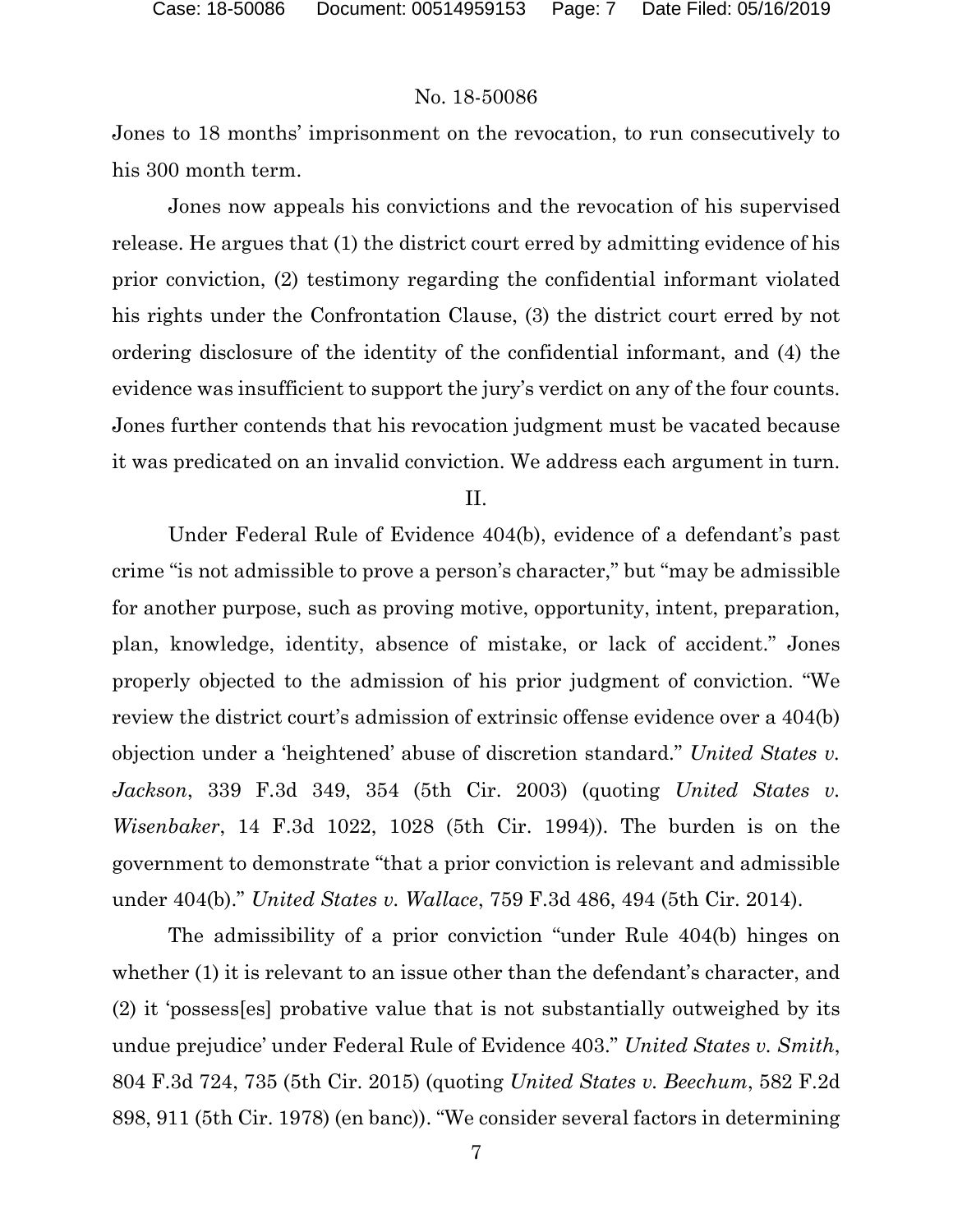whether the prejudicial effect of the extrinsic evidence substantially outweighs its probative value: (1) the government's need for the extrinsic evidence, (2) the similarity between the extrinsic and charged offenses, (3) the amount of time separating the two offenses, and (4) the court's limiting instructions." *United States v. Kinchen*, 729 F.3d 466, 473 (5th Cir. 2013). We also "consider the overall prejudicial effect of the extrinsic evidence." *United States v. Juarez*, 866 F.3d 622, 627 (5th Cir. 2017).

In this case, Jones was charged with being a felon in possession of a firearm, and the evidence of his prior conviction was relevant and necessary to establish an element of this offense, namely, that he was a felon. Jones does not point to any stipulation in the record to a prior felony conviction and he does not explain how the government could have proven this element without introducing his judgment of conviction. Nor does he argue that the district court should have severed the felon-in-possession charge from his other counts. Accordingly, the district court did not err in admitting Jones's prior conviction as substantive evidence of the felon-in-possession charge. *See United States v. Turner*, 674 F.3d 420, 430 (5th Cir. 2012).

Jones primarily argues that the government impermissibly used his prior conviction for purposes beyond establishing that he was a convicted felon. The district court instructed the jury that, if it found beyond a reasonable doubt that Jones committed the acts charged in the indictment, it could consider his past similar acts for the limited purposes outlined in Rule 404(b), including whether Jones "had the state of mind or intent necessary to commit the crime charged in the indictment." "Extrinsic evidence has high probative value when intent is the key issue at trial." *Juarez*, 866 F.3d at 627.

Jones argues that the government's need for this evidence was minimal because his "theory of defense was not based on an argument that he was an ignorant participant in the alleged events." Yet, in its order denying Jones's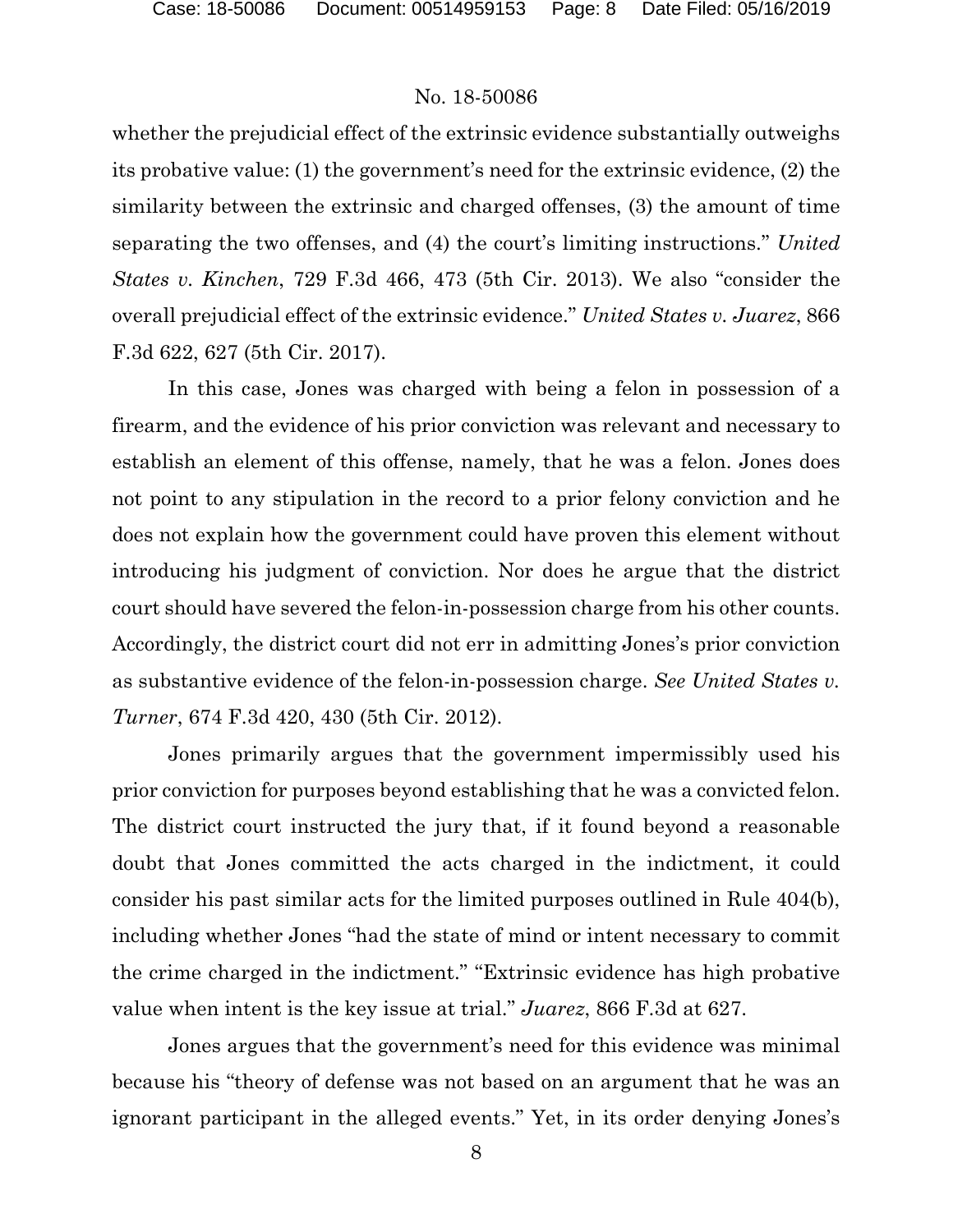post-trial motion, the district court explained that Jones placed his intent at issue by arguing that he lacked intent to engage in a drug conspiracy and may have been meeting Cruz-Ortiz to obtain drugs for his personal use. *See United States v. Jimenez-Elvirez*, 862 F.3d 527, 536–37 (5th Cir. 2017). Jones does not address this finding by the district court. Notably, Jones's closing argument highlighted the district court's instruction to the jury that mere presence at the scene of an event or association with certain other persons is insufficient to prove a conspiracy. Further, the record does not indicate that Jones "offered any kind of 'enforceable pre-trial assurances' or any stipulation or concession regarding his intent." *United States v. Carrillo*, 660 F.3d 914, 929 n.6 (5th Cir. 2011) (citing *United States v. McCall*, 553 F.3d 821, 828 (5th Cir. 2008)). The government therefore needed to prove Jones's intent at trial.

We are also satisfied that the district court properly weighed the other three relevant factors. Jones's past methamphetamine conspiracy conviction is identical to one of the offenses charged in this case. We have observed that "[s]imilarity between the prior and charged offenses increases both the probative value and prejudicial effect of extrinsic evidence" and requires the district court to "assess the similarity of the offenses and weigh enhanced probative value against the prejudice that almost certainly results when evidence of prior misconduct is admitted." *Juarez*, 866 F.3d at 628 (quotations omitted); *see also Jimenez-Elvirez*, 862 F.3d at 536. Jones does not argue, however, that his past conviction is *too similar* to the offenses charged here. Instead, both on appeal and before the district court, Jones attempted to distinguish his past criminal conduct as dissimilar from the conduct alleged in this case. Yet minor factual differences between Jones's past offense and the conduct alleged here do not render his past conviction non-probative.

Further, although Jones's prior conviction was seven years old, he was released from prison less than two years before his May 3, 2017, arrest and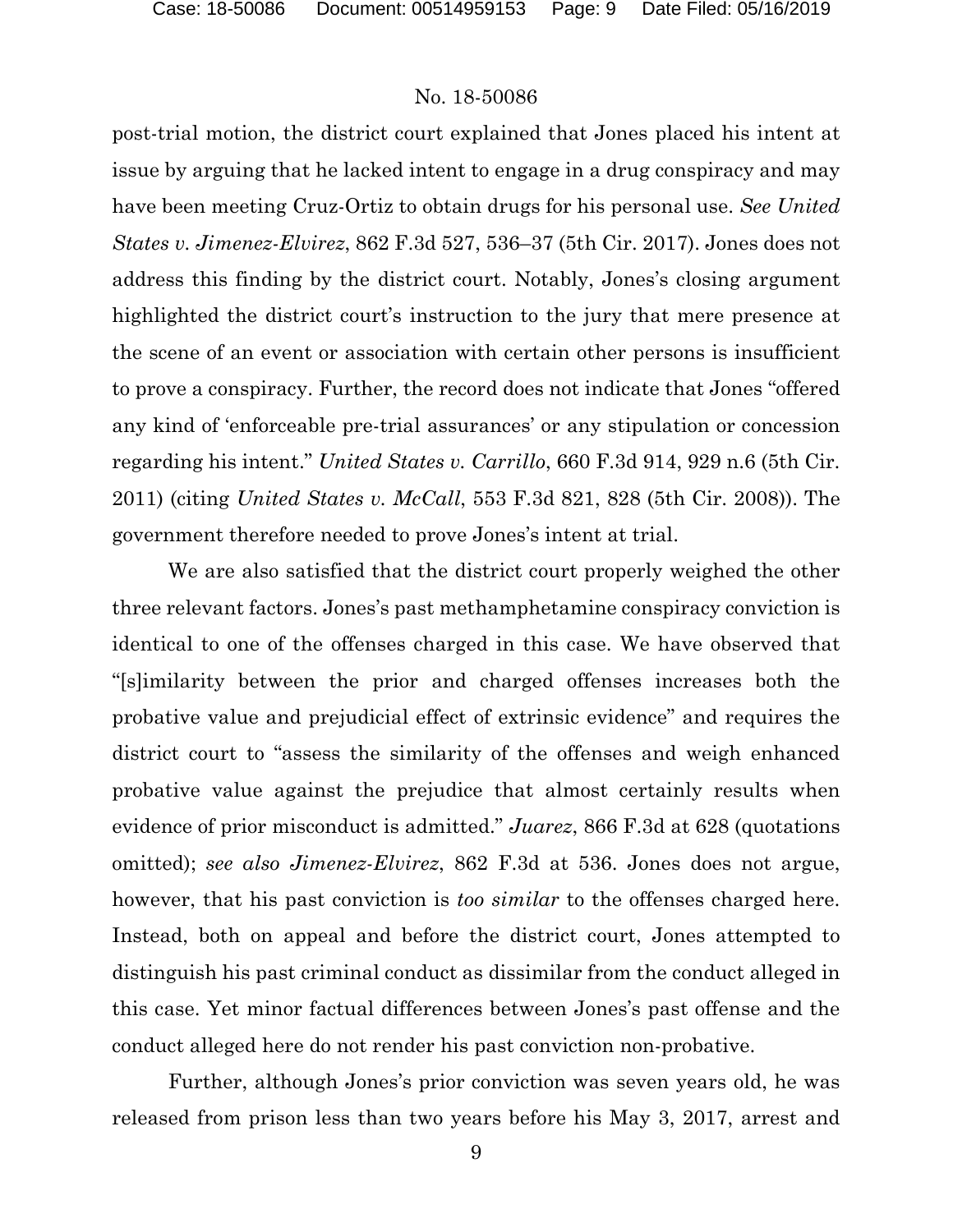$\overline{a}$ 

#### No. 18-50086

was still on supervised release for that conviction. His conviction was not too remote in time to be probative. *See United States v. Arnold*, 467 F.3d 880, 885 (5th Cir. 2006) (affirming use of past conviction that was nine years old). Finally, and critically, the district court gave the jury an appropriate limiting instruction. *See Wallace*, 759 F.3d at 495. The government did not urge the jury to disregard its instructions or consider the evidence for an improper purpose.[3](#page-9-0)

"Even if all four factors weigh in the Government's favor, we must still evaluate the district court's decision under a 'commonsense assessment of all the circumstances surrounding the extrinsic offense.'" *Juarez*, 866 F.3d at 629 (quoting *Beechum*, 582 F.2d at 914). Here, Jones's judgment of conviction was admissible to prove an element of one of his charged offenses. The additional prejudicial effect of permitting the jury to consider Jones's prior conviction to help determine his intent was therefore diminished. Moreover, Jones's past conviction was "not of a heinous or violent nature" and "was unlikely to incite the jury to convict purely based on its emotional impact." *Id.* at 630. Evidence of his past conviction was not "greater in magnitude than the crimes for which [Jones] was on trial, nor did [it] occupy more of the jury's time than the evidence of the charged offenses." *United States v. Hernandez-Guevara*, 162 F.3d 863, 872 (5th Cir. 1998).

Contrary to Jones's arguments, affirming the use of his prior conviction in this case "does not render all prior narcotics convictions per se admissible in a drug conspiracy case." *Wallace*, 759 F.3d at 494; *see also Carrillo*, 660 F.3d at 929. We hold only that, under the specific circumstances of Jones's trial, the

<span id="page-9-0"></span><sup>&</sup>lt;sup>3</sup> As explained below, the government did elicit testimony that it was common for drug dealers to carry guns. But this testimony did not rely on Jones's past drug conviction. Rather, it was consistent with the government's theory that Jones possessed the pistol while purchasing methamphetamine on May 3, 2017.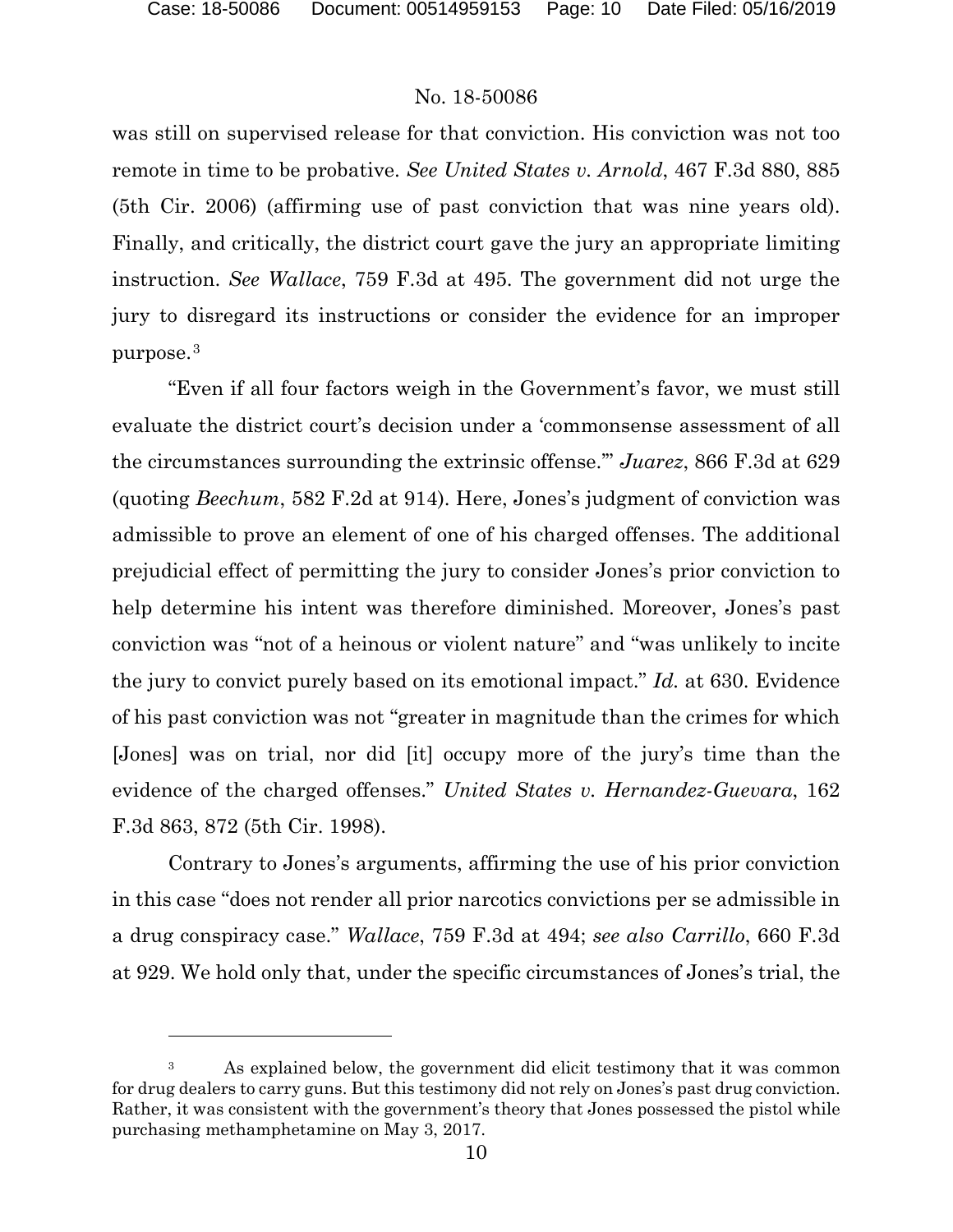district court did not abuse its discretion in balancing the relevant factors and finding the evidence relevant and admissible.

#### III.

We turn next to Jones's challenge under the Confrontation Clause. The Sixth Amendment provides a criminal defendant with the right "to be confronted with the witnesses against him." U.S. Const. Amend. VI. "[T]his bedrock procedural guarantee" protects against convictions based on out-ofcourt accusations that the defendant cannot test "in the crucible of crossexamination." *Crawford v. Washington*, 541 U.S. 36, 42, 61 (2004). To satisfy the Confrontation Clause, "[t]estimonial statements of witnesses absent from trial" may be "admitted only where the declarant is unavailable, and only where the defendant has had a prior opportunity to cross-examine." *Id.* at 59. We review preserved claims of Confrontation Clause error *de novo*, subject to harmless error analysis. *See United States v. Kizzee*, 877 F.3d 650, 656 (5th Cir. 2017).

#### A.

Prior to and during trial, Jones made multiple objections to the government's use of information from its confidential informant. We focus our Confrontation Clause analysis on the following series of exchanges with Agent Clayborne. The first occurred on direct examination:

Prosecutor: [B]ased on the information you'd received, Coy Jones had received a large amount of methamphetamine?

Defense: Objection. Hearsay.

Prosecutor: I'll withdraw the question.

The Court: That objection is overruled.

Prosecutor: I'll withdraw the question, your Honor.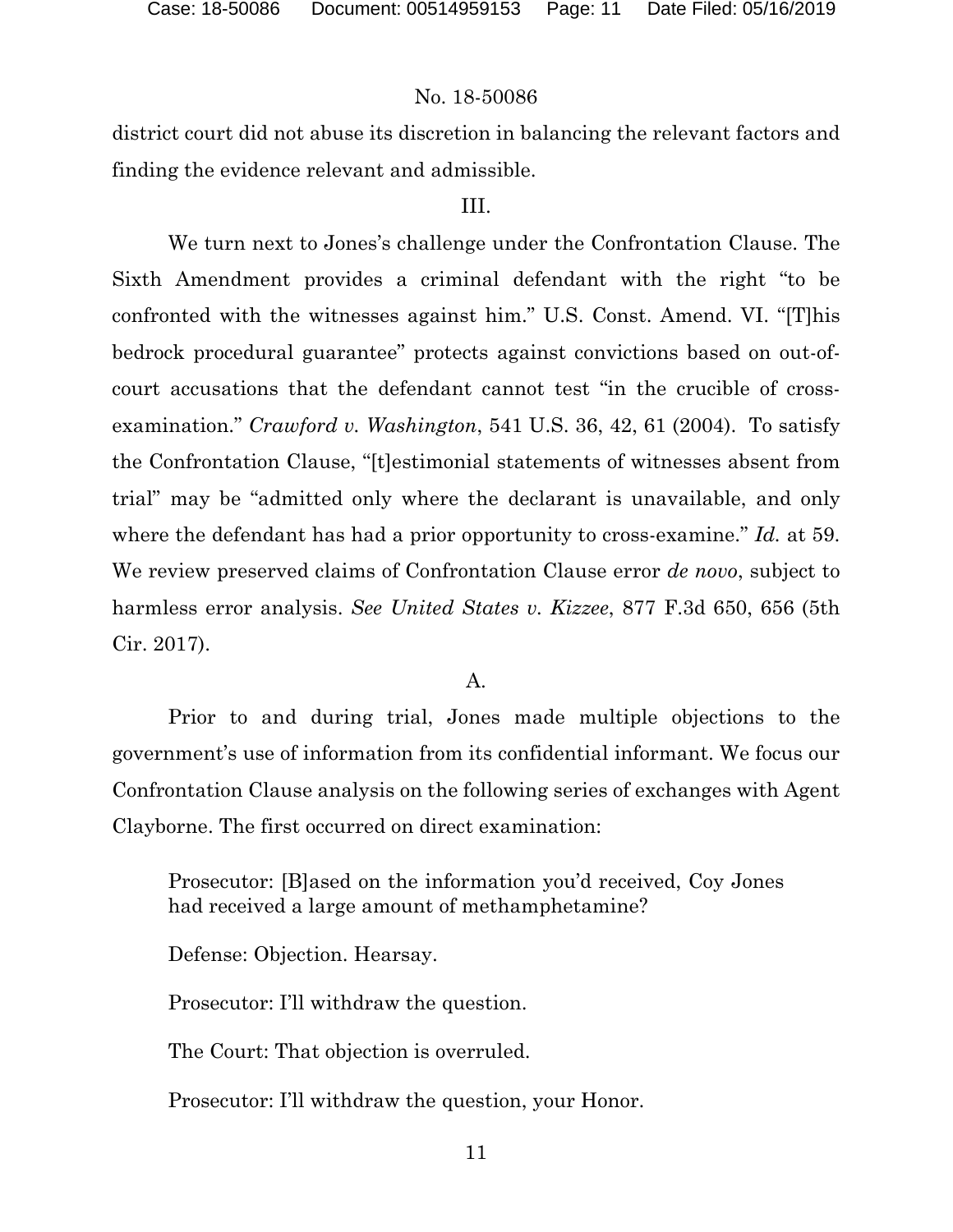The Court: All right.

Prosecutor: Why did you follow Coy Jones as opposed to the other guy?

Agent Clayborne: Well, we knew that Coy Jones had just received a large amount of methamphetamine.

Prosecutor: And once you knew that he had received that methamphetamine, what did you do?

Agent Clayborne: We were coordinating a traffic stop of the vehicle driven by Coy Jones, which is the white truck.

Prosecutor: And why did you want to stop that vehicle?

Agent Clayborne: Because it had methamphetamine, we wanted to seize it and arrest Coy Jones.

On cross-examination, defense counsel questioned Agent Clayborne regarding

his asserted knowledge that Jones had received methamphetamine:

Defense: [Y]ou didn't see any interaction between Mr. Jones and the silver truck, right?

Agent Clayborne: That's correct.

Defense: But you testified that you knew Jones had received a large amount of methamphetamine.

Agent Clayborne: That's correct.

Defense: But you didn't know that, right? You hadn't seen anything. You hadn't seen an exchange of methamphetamine or money.

Agent Clayborne: But I knew it was.

Defense: You believed it, but you didn't know it.

Agent Clayborne: I knew it. I mean, if you're asking me, I knew it.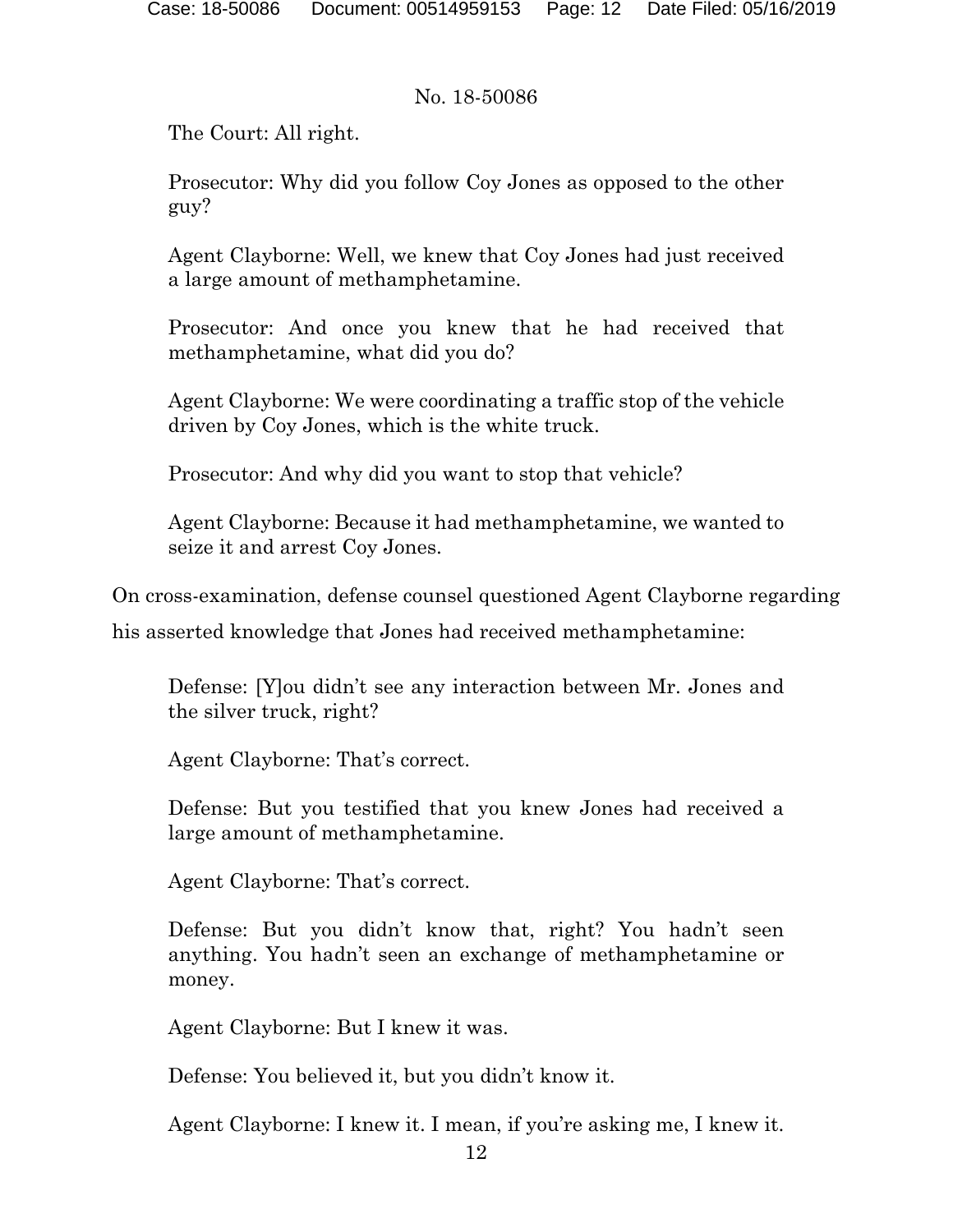Defense counsel then moved on to other questions. On re-direct examination, the government returned to the subject of Agent Clayborne's knowledge of Jones's methamphetamine possession:

Prosecutor: [Defense counsel] also asked you, let me characterize this, sort of confronted you about when you said you knew a drug deal had gone down, but you had not seen anything. Do you recall that?

Agent Clayborne: That's correct.

Prosecutor: How did you know that a drug deal had, in fact, occurred?

Agent Clayborne: So once we saw or the other units saw what looked like a drug deal, *I made a phone call to my confidential source, who then made some phone calls himself and got back to me that the deal had happened.* (emphasis added).

Prosecutor: Based on that information, you decided to stop Coy Jones?

Agent Clayborne: That's correct.

Defense counsel asked to approach the bench and renewed the motion for disclosure of the confidential informant. Counsel argued that Agent Clayborne testified about the content of what the informant said and that Jones had the right to confront the witnesses against him. The district court stated that the testimony regarding the confidential informant came in response to defense questions on cross-examination and that the defense opened the door to the testimony. The court also denied Jones's renewed motion to turn over reports on the confidential informant.

## B.

"Police officers cannot, through their trial testimony, refer to the substance of statements given to them by nontestifying witnesses in the course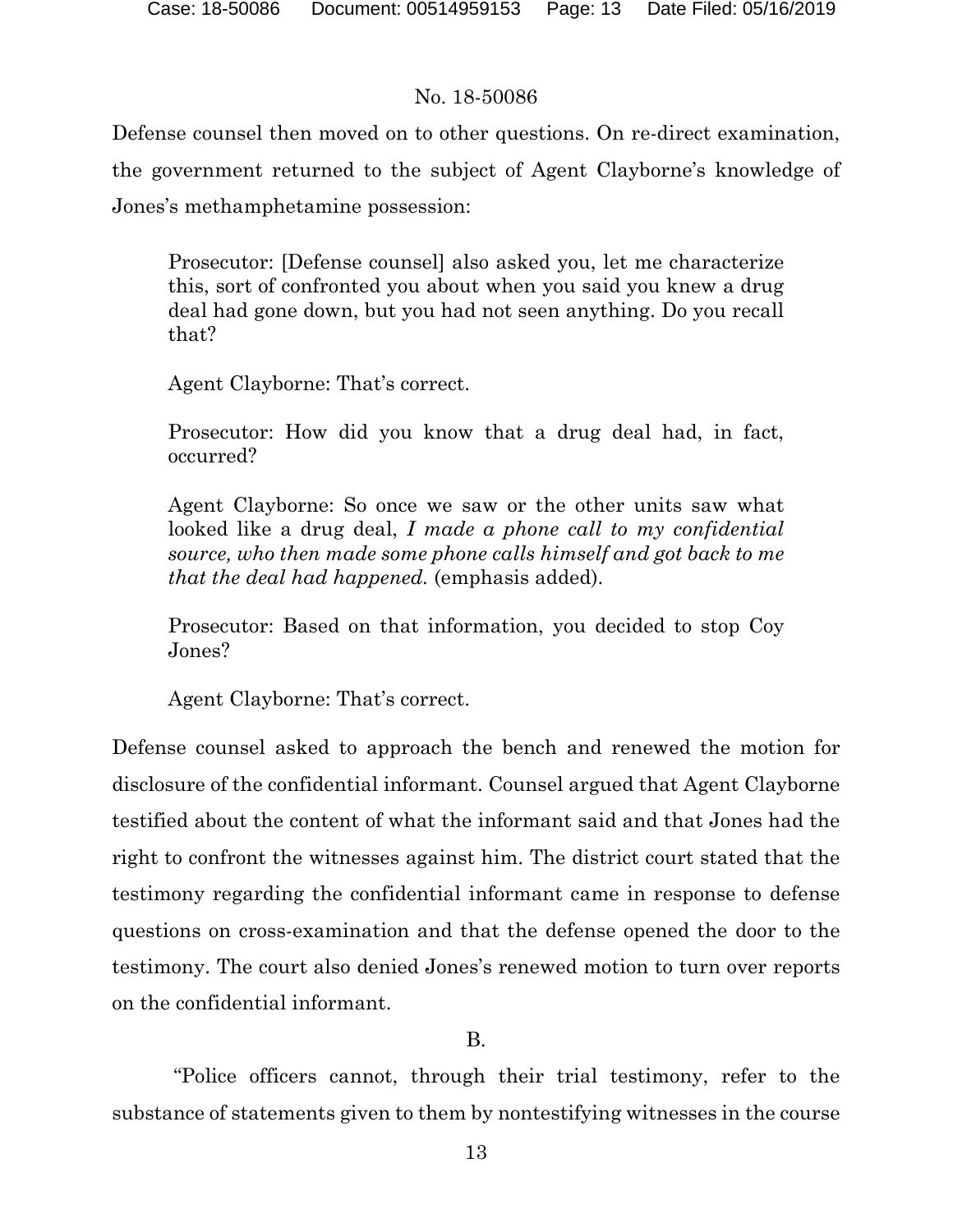of their investigation, when those statements inculpate the defendant." *Taylor v. Cain*, 545 F.3d 327, 335 (5th Cir. 2008). An officer's testimony need not repeat the absent witness's exact statement to implicate the Confrontation Clause. Rather, "[w]here an officer's testimony leads to the clear and logical inference that out-of-court declarants believed and said that the defendant was guilty of the crime charged, Confrontation Clause protections are triggered." *Kizzee*, 877 F.3d at 657 (quotation omitted).

Agent Clayborne testified that he *knew* that Jones had received a large amount of methamphetamine because of what the confidential informant told him he heard from others. The jury was not required to make any logical inferences, clear or otherwise, to link the informant's statement (double hearsay) to Jones's guilt of the charged offense of methamphetamine possession. The government reinforced this connection during both opening and closing statements. In opening remarks, the prosecutor described the May 3, 2017, surveillance and stated: "Of course, the information the agents have at this point is that Coy Jones is now in possession of a large amount of methamphetamine, so they follow Coy Jones." In closing arguments, the prosecutor told the jury:

And then, as you heard from Agent Clayborne when the defense asked him, how do you know the drug deal happened? Well, the informant told me. We called the informant and said, did the deal happen and he said, yep, it sure did. And that's why they chose to follow Coy Jones because they knew he had the drugs.

In light of this testimony and argument, we differ with the government's assertion that the informant's statements did not directly identify Jones. Both Agent Clayborne and the prosecution "blatantly link[ed]" Jones to the drug deal and "eliminated all doubt" as to who the informant was referring to. *Gray v. Maryland*, 523 U.S. 185, 193–94 (1998).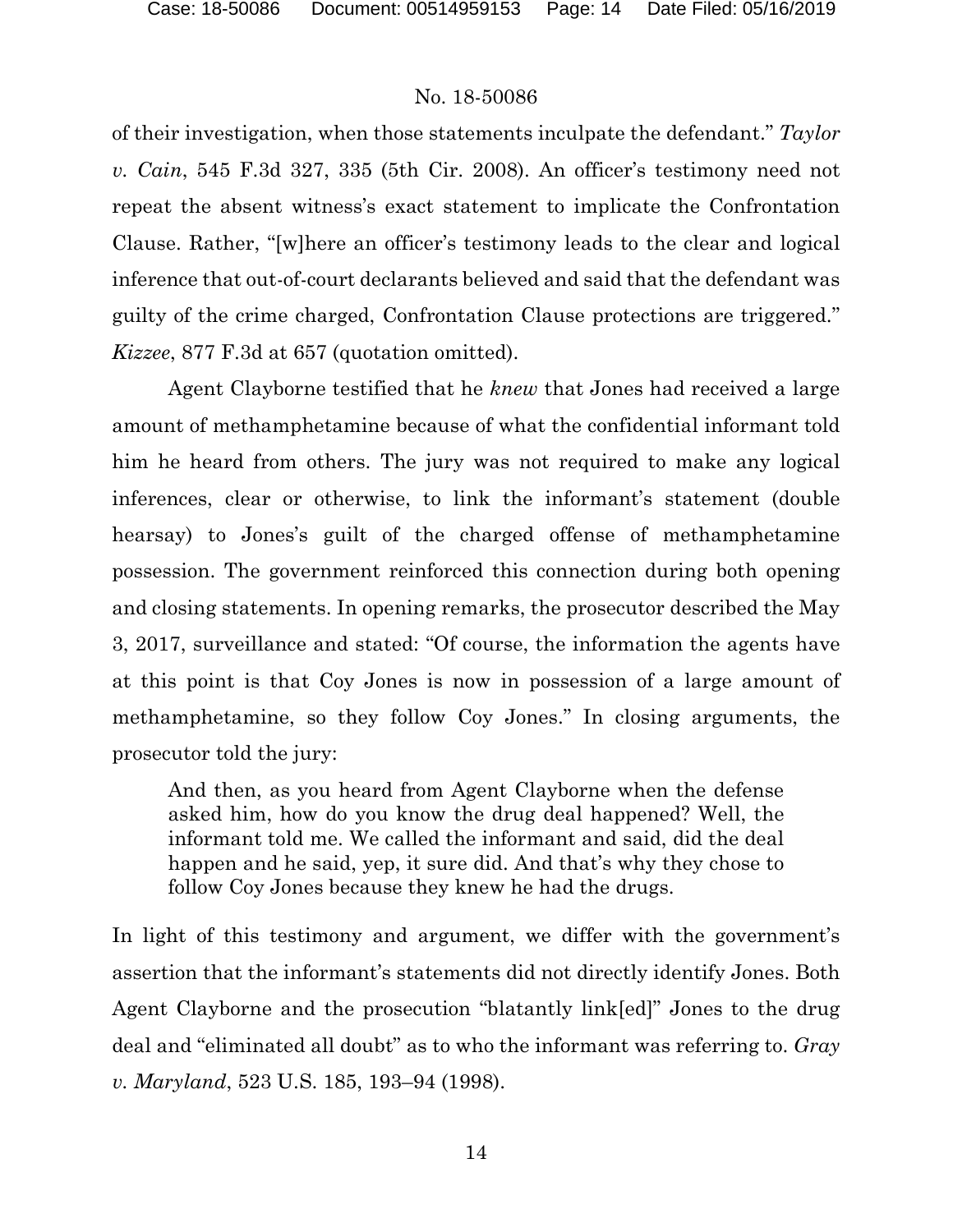The government does not dispute that the confidential informant's statements regarding the drug deal are inadmissible under the Confrontation Clause as substantive evidence of Jones's guilt. It argues instead that the informant's statements were not introduced for their truth, but simply to explain the actions of law enforcement officers. The district court instructed the jury that testimony regarding the confidential informant "was admitted only to explain why law enforcement was conducting various surveillance operations," and could not be used "as evidence the defendant, or anyone else, actually engaged in a drug transaction."

Testifying officers may refer to out-of-court statements to "provide context for their investigation or explain 'background' facts," so long as the "out-of-court statements are not offered for the truth of the matter asserted therein, but instead for another purpose: to explain the officer's actions." *Kizzee*, 877 F.3d at 659. We have made clear that "[w]hen such evidence comes into play, the prosecution must be circumspect in its use, and the trial court must be vigilant in preventing its abuse." *United States v. Evans*, 950 F.2d 187, 191 (5th Cir. 1991); *see also United States v. Sosa*, 897 F.3d 615, 623 (5th Cir. 2018) ("[C]ourts must be vigilant in ensuring that these attempts to 'explain the officer's actions' with out-of-court statements do not allow the backdoor introduction of highly inculpatory statements that the jury may also consider for their truth.") (quoting *Kizzee*, 877 F.3d at 659).

Such vigilance is necessary to preserve the core guarantees of the Confrontation Clause. A witness's statement to police that the defendant is guilty of the crime charged is highly likely to influence the direction of a criminal investigation. But a police officer cannot repeat such out-of-court accusations at trial, even if helpful to explain why the defendant became a suspect or how the officer was able to obtain a search warrant. *See Kizzee*, 877 F.3d at 659–60 (holding that a detective's testimony that he was able to obtain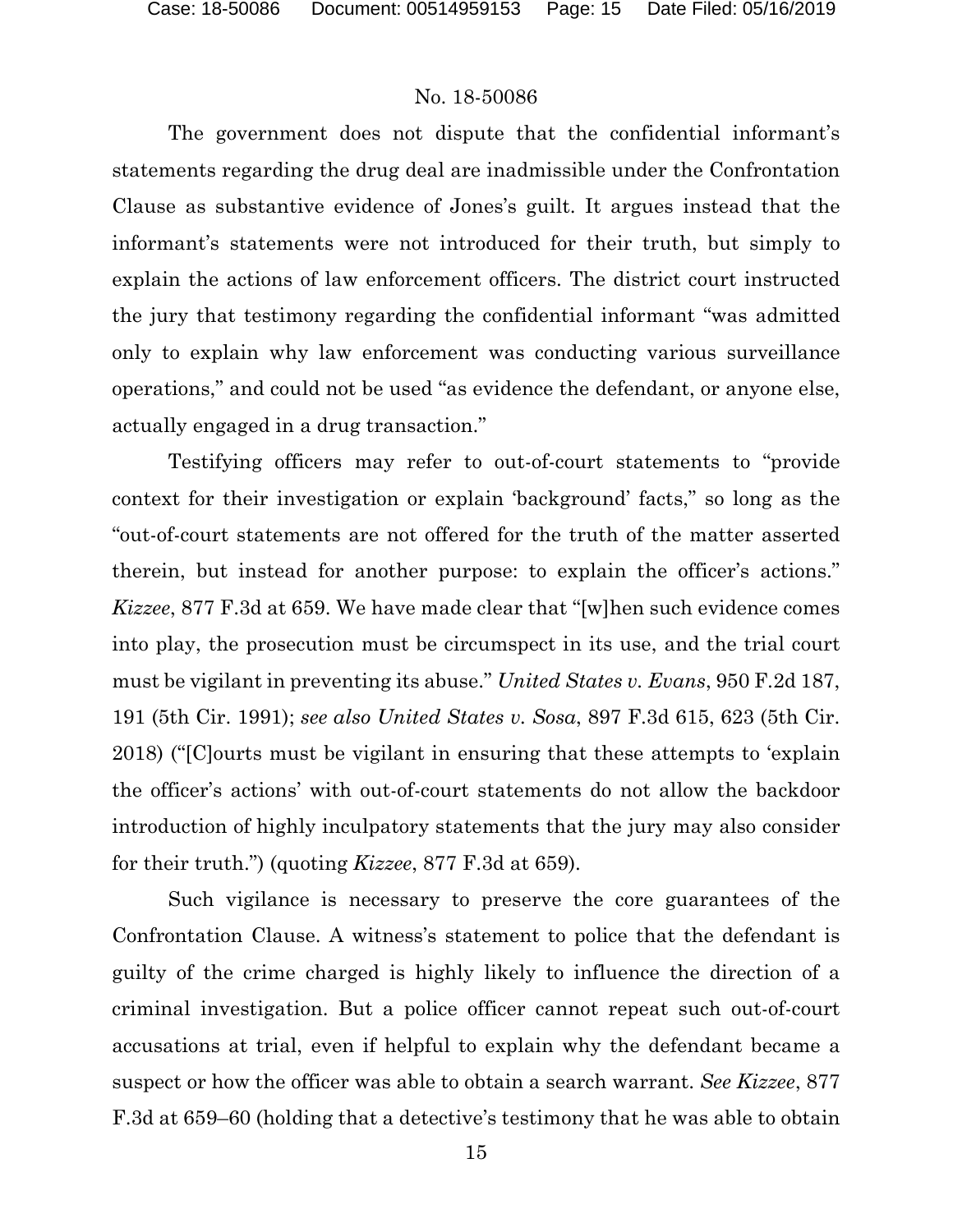a search warrant for the defendant's house after questioning a witness about drug purchases violated the Confrontation Clause); *Taylor*, 545 F.3d at 331, 336 (finding a violation of clearly established law when an officer testified that he was able to develop a suspect after an unnamed individual told him "that the perpetrator was Bruce"); *United States v. Hernandez*, 750 F.2d 1256, 1257 (5th Cir. 1985) (rejecting argument that hearsay evidence identifying the defendant as a drug smuggler was permissibly used "to explain the motivation behind DEA's investigation").

"Statements exceeding the limited need to explain an officer's actions can violate the Sixth Amendment—where a nontestifying witness specifically links a defendant to the crime, testimony becomes inadmissible hearsay." *Kizzee*, 877 F.3d at 659; *see also United States v. Vitale*, 596 F.2d 688, 689 (5th Cir. 1979) (explaining that testimony regarding a tip is permissible "provided that it is simply background information showing the police officers did not act without reason and, in addition, that it does not point specifically to the defendant"). Because Agent Clayborne's testimony about his conversation with the confidential informant "point[ed] directly at the defendant and his guilt in the crime charged," it was not a permissible use of tipster evidence. *Evans*, 950 F.2d at 191.

For the same reason, the court's limiting instruction to the jury was insufficient to cure the Confrontation Clause error. Although jurors are ordinarily expected to follow their instructions, some statements are so "powerfully incriminating" that they are not cured by jury instructions. *Bruton v. United States*, 391 U.S. 123, 135 (1968). "[A] non-testifying witness's out-ofcourt statement, including a co-defendant's confession, that facially incriminates a defendant violates the defendant's Sixth Amendment right to confrontation, even when the jury is instructed not to consider the prior statements as evidence against the defendant." *United States v. Harper*, 527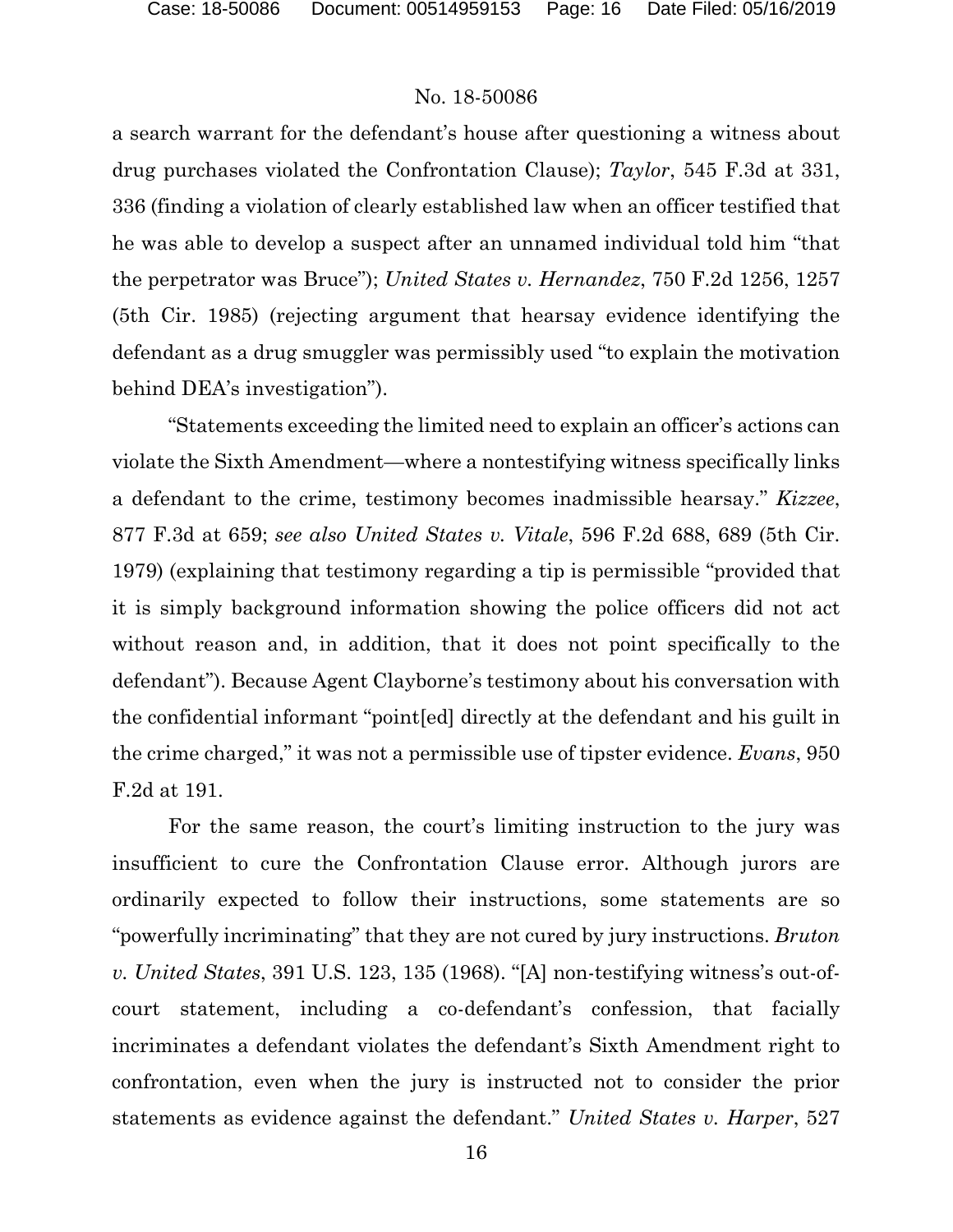$\overline{a}$ 

#### No. 18-50086

F.3d 396, 403 (5th Cir. 2008). That is precisely what happened here. Thus, the introduction at trial of the confidential informant's statement that a drug deal involving Jones occurred on May 3, 2017, violated the Confrontation Clause.[4](#page-16-0)

### $C_{\cdot}$

The government contends that, to the extent its use of the confidential informant's statements exceeded permissible non-hearsay purposes, Jones invited the error. This argument falls short for two independent reasons. First, defense counsel did not ask Agent Clayborne *how* he knew that Jones had received the methamphetamine, and thus did not invite him to answer that question. Rather, the defense simply pointed out an inconsistency between Agent Clayborne's testimony that he did not observe a drug transaction and his confident assertion that he knew Jones had received the drugs. "We narrowly construe counsel's statements in applying the invited error doctrine." *United States v. Franklin*, 838 F.3d 564, 567 n.1 (5th Cir. 2016). In this case it was the prosecution, not the defense, that elicited the hearsay testimony by asking Agent Clayborne how he knew that the drug deal had occurred. *Cf. United States v. Jimenez*, 509 F.3d 682, 691 (5th Cir. 2007) (finding invited error when the challenged "testimony was first elicited by Contreras' own attorney on cross-examination after he repeatedly asked Delauney to explain the basis for his suspicions about Contreras"). The government has pointed to no authority suggesting that the defense raising general doubts on crossexamination about the basis of an officer's knowledge permits the prosecution to directly elicit incriminating hearsay testimony on re-direct examination.

<span id="page-16-0"></span>In light of this holding, as well as less-developed briefing, we do not reach Jones's argument that other references to the confidential informant at trial also violated the Confrontation Clause. Instead, to the extent the district court may need to revisit these issues at a new trial, we reiterate our earlier admonitions that tipster evidence "exceeding the limited need to explain an officer's actions can violate the Sixth Amendment," *Kizzee*, 877 F.3d at 659, and "the prosecution must be circumspect in its use." *Evans*, 950 F.2d at 191.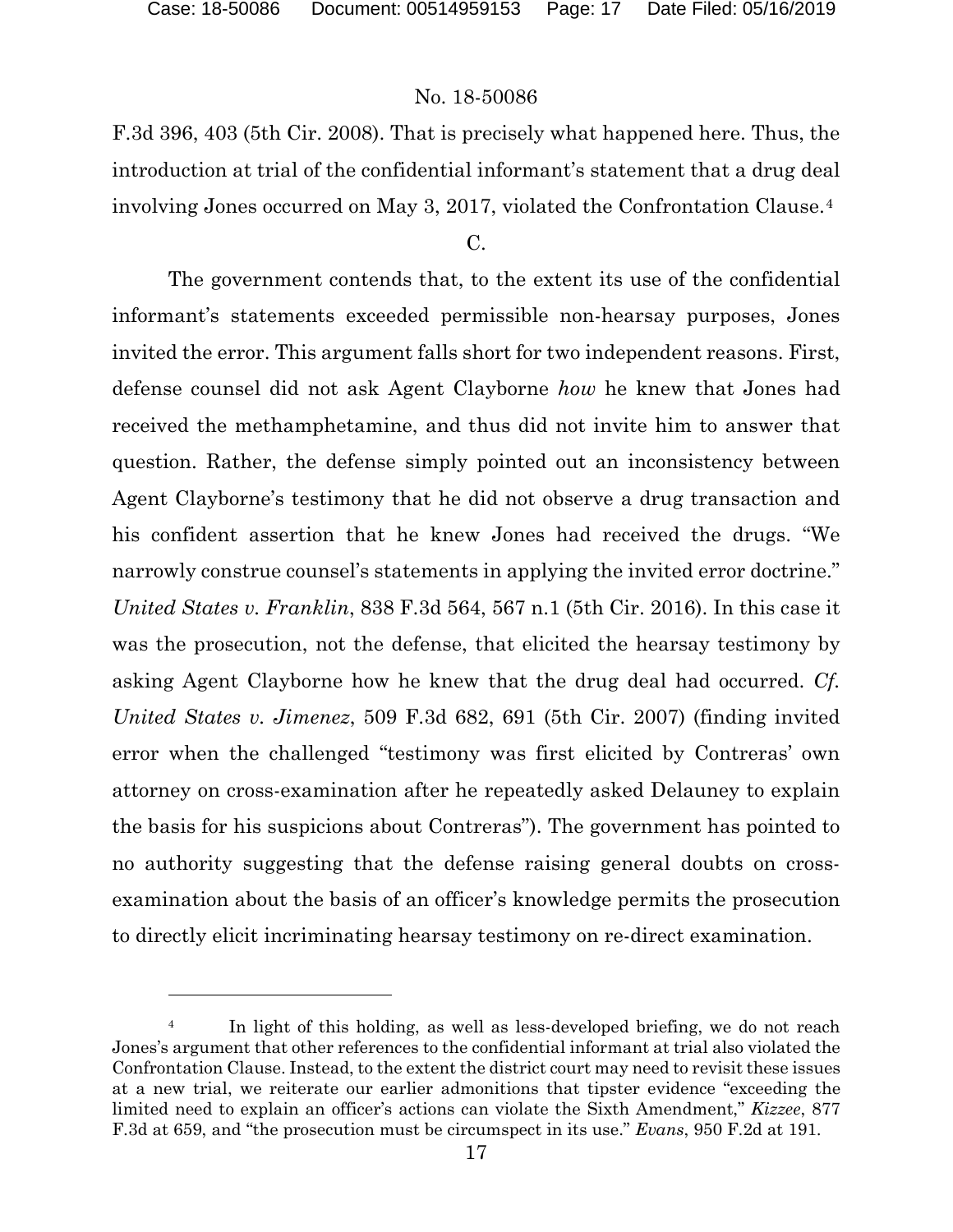Second, it is undisputed that defense counsel was not informed before trial that the confidential informant provided law enforcement with after-thefact information that the drug deal went through. For invited error to permit "waiver of the Sixth Amendment right to confrontation, a purposeful rather than inadvertent inquiry into the forbidden matter must be shown." *United States v. Taylor*, 508 F.2d 761, 764 (5th Cir. 1975); *see also United States v. Salazar*, 751 F.3d 326, 332 (5th Cir. 2014) ("Invited error applies, however, only where the error can be attributed to the actions of the defense."). The Sixth Amendment guarantees defendants the right to confront all accusers, whether present or absent at trial. *See Crawford*, 541 U.S. at 50–51. A defendant may cross-examine the government's witnesses and probe seeming inconsistencies without risking the unwitting admission of incriminating hearsay. *See Taylor*, 508 F.2d at 764 (finding no invited error when defense counsel "had no way to know that asking about the sawed-off rifle would lead the witness into the [challenged] statement"). To hold otherwise would eviscerate the protections of the Confrontation Clause by forcing defendants to choose between their right to vigorously cross-examine testifying witnesses and their right to confront out-of-court accusers.

#### D.

We may nonetheless affirm Jones's conviction if the Confrontation Clause error was harmless beyond a reasonable doubt. *See United States v. Alvarado-Valdez*, 521 F.3d 337, 341 (5th Cir. 2008); *Chapman v. California*, 386 U.S. 18, 24 (1967). To meet this standard, the government bears the burden to show that there was "no reasonable possibility that the tainted evidence might have contributed to the jury's verdict of guilty." *Lowery v. Collins*, 988 F.2d 1364, 1373 (5th Cir. 1993). Here, the government points to other evidence of guilt, including surveillance of apparent drug transactions and Jones's flight from police, and argues that the confidential informant's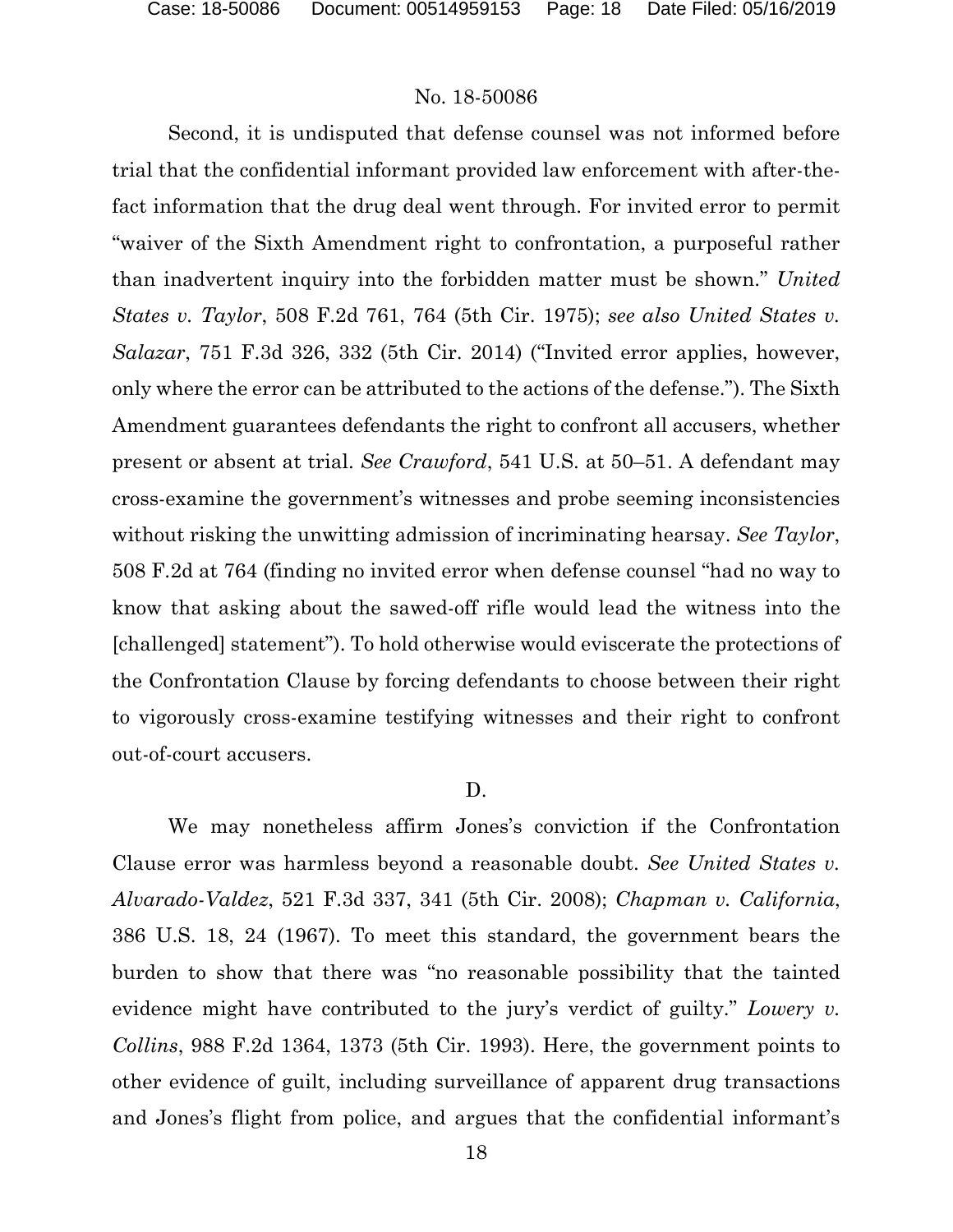l

#### No. 18-50086

testimony "was not crucial" to its case. This is insufficient to satisfy the government's burden.

Our harmlessness inquiry focuses "on the evidence that violated [Jones's] confrontation right, not the sufficiency of the evidence remaining after excision of the tainted evidence." *Id.*; *see also United States v. Dominguez Benitez*, 542 U.S. 74, 81 n.7 (2004) ("When the Government has the burden of addressing prejudice, as in excusing preserved error as harmless on direct review of the criminal conviction, it is not enough to negate an effect on the outcome of the case."); *Alvarado-Valdez*, 521 F.3d at 342 ("Our focus is on the possibility of harm arising from [the] testimony and not necessarily on the possibility of its relationship to other evidence.").[5](#page-18-0) Here, the inadmissible evidence was highly incriminating. Jones was charged, among other counts, with possession with the intent to distribute methamphetamine. He denied possessing the drugs. No drugs were found in his possession and no officer witnessed a drug transaction on May 3, 2017. The informant's statement, revealed through Agent Clayborne's testimony and emphasized during closing arguments, directly implicated Jones in methamphetamine possession.

We have repeatedly found harmful error under similar circumstances. *See Kizzee*, 877 F.3d at 662 (finding that Confrontation Clause error was not

<span id="page-18-0"></span><sup>&</sup>lt;sup>5</sup> Our harmless error cases have also considered factors such as "the importance" of the witness' testimony in the prosecution's case, whether the testimony was cumulative, the presence or absence of evidence corroborating or contradicting the testimony of the witness on material points, the extent of cross-examination otherwise permitted, and of course, the overall strength of the prosecution's case." *United States v. Duron-Caldera*, 737 F.3d 988, 996 (5th Cir. 2013) (quotation omitted). Yet we have also explained that these factors are primarily relevant in cases involving "Confrontation Clause violations arising from the denial of a defendant's right to impeach a witness for bias." *Alvarado-Valdez*, 521 F.3d at 342 (citing *Delaware v. Van Arsdall*, 475 U.S. 673, 684 (1986)). This is not such a case. In any event, our cases have consistently recognized that the government must show "no reasonable possibility that the evidence complained of might have contributed to the conviction." *Kizzee*, 877 F.3d at 661 (quotation omitted); *see also Duron-Caldera*, 737 F.3d at 996.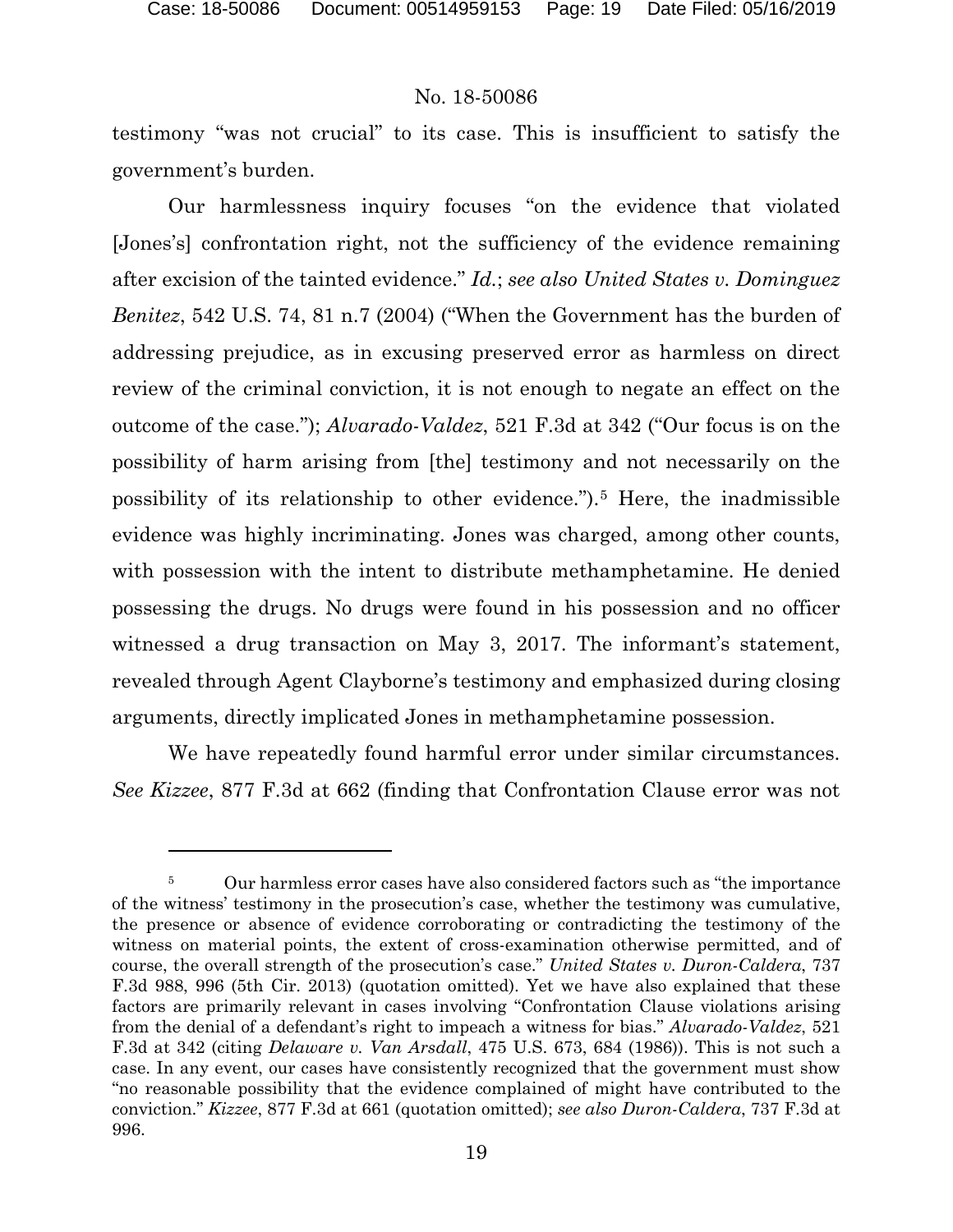harmless when testimony was referenced in closing arguments and "no other witness in this case could provide testimony from personal knowledge that Kizzee sold drugs"); *Duron-Caldera*, 737 F.3d at 996–97 (noting that the contested affidavit undermined the defendant's "sole defense," and the government relied on it in closing arguments); *Taylor*, 545 F.3d at 337 (holding that Confrontation Clause error was not harmless "[i]n light of the dependency of the prosecution on a single witness's less-than-certain identification, combined with the use of tainted hearsay evidence both in testimony and in closing argument asserting that the defendant was the 'perpetrator'"); *Alvarado-Valdez*, 521 F.3d at 342–43 ("We cannot see how the government can conclusively show that the tainted evidence did not contribute to the conviction, because the government's closing argument relied on that very evidence.").

Our recent decision in *United States v. Sarli*, 913 F.3d 491 (5th Cir. 2019), is not to the contrary. In *Sarli*, the defendant was arrested with a large amount of methamphetamine. *Id.* at 493. A detective testified that law enforcement arrested Sarli following a tip from a confidential informant, and the prosecution mentioned this tip briefly in opening and closing arguments. *Id.* at 498. Critically, "Sarli did not dispute that he carried drugs—but he did dispute that he *knew* he was carrying drugs." *Id.* at 497. We determined that references to the confidential informant's tip were harmless because "nothing in the confidential tip established whether Sarli was a knowing participant or an ignorant, gullible mule—and the prosecutor did not once suggest otherwise." *Id.* at 499. Here, by contrast, the informant's purported confirmation that a drug deal occurred directly inculpated Jones in the contested element of possession.

It is possible that the jury concluded that Jones possessed a large amount of methamphetamine based only on his meetings with Cruz-Ortiz, his highly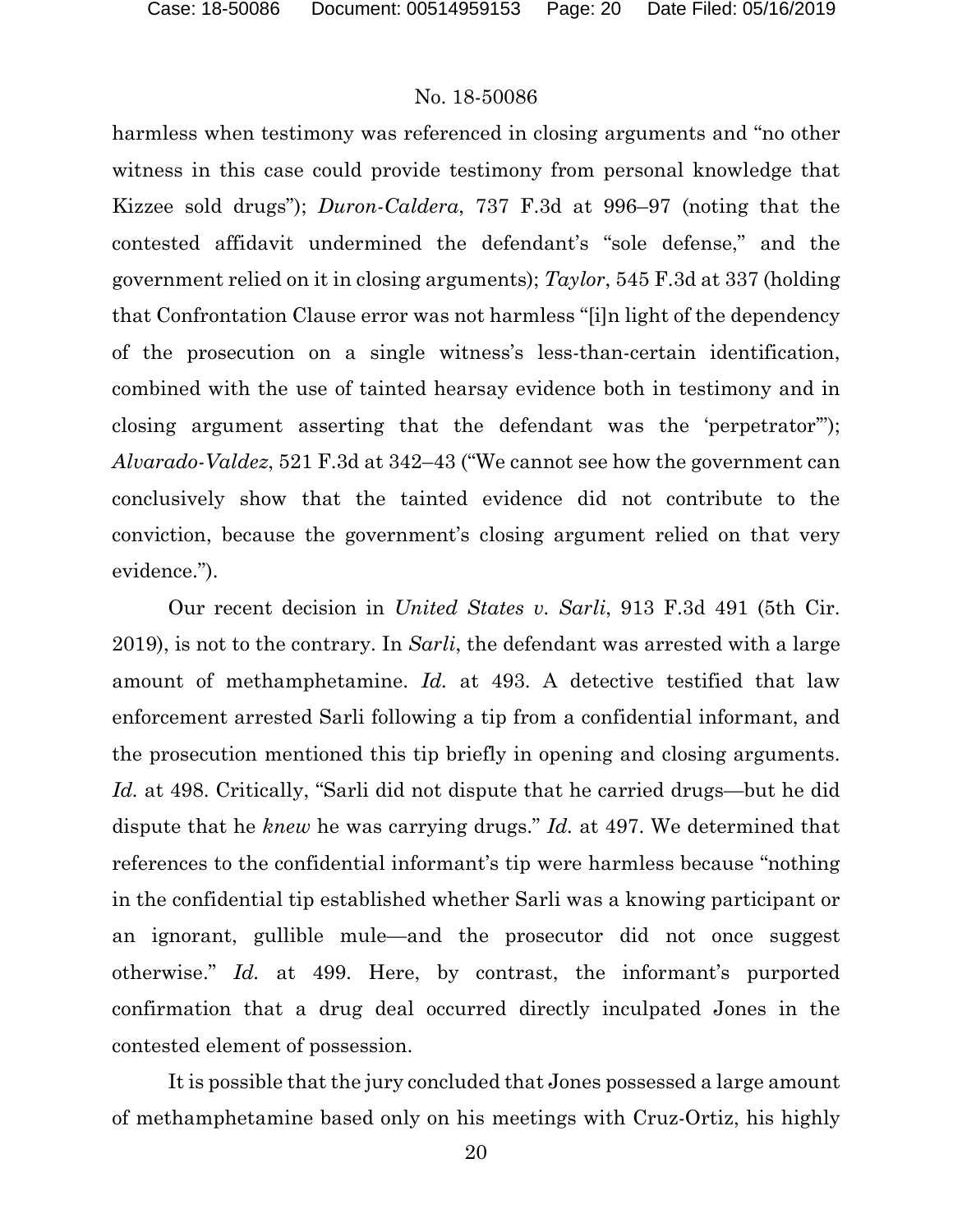suspicious conduct on May 3, 2017, and the improbability that the methamphetamine and pistol would be randomly discovered on the side of the road. But it is also possible that any doubts about Jones's guilt were dispelled by Agent Clayborne's testimony, emphasized during closing arguments, that he knew Jones possessed methamphetamine because of the information he received from the confidential informant. "Under these circumstances, there is no way to determine whether the jury would have convicted the defendant purely on the basis of the tainted testimony or of any of the other evidence." *United States v. Jackson*, 636 F.3d 687, 697 (5th Cir. 2011) (quotation omitted). "That would require retrying the case on appeal, at best, or engaging in pure speculation, at worst." *Alvarado-Valdez*, 521 F.3d at 343.

The government has therefore failed to meet its burden to show harmless error as to Jones's conviction for possession with intent to distribute 500 grams or more of methamphetamine. Two other counts of conviction—conspiracy to possess with intent to distribute 500 grams or more of methamphetamine and possession of a firearm in furtherance of a drug trafficking crime—are closely linked to Jones's alleged methamphetamine purchases and must similarly be reversed. Jones's remaining count of conviction—possession of a firearm by a convicted felon—does not directly relate to methamphetamine possession or distribution. Yet, as the government itself argued in its briefing and at oral argument, the evidence of gun possession is deeply intertwined with Jones's alleged methamphetamine dealing. The government elicited testimony at trial that it is common for drug dealers to carry guns to protect themselves and their product. On appeal, the government contends that Jones's involvement in drug trafficking supports an inference that he possessed the discarded pistol. The government has offered no argument that Jones's felon-in-possession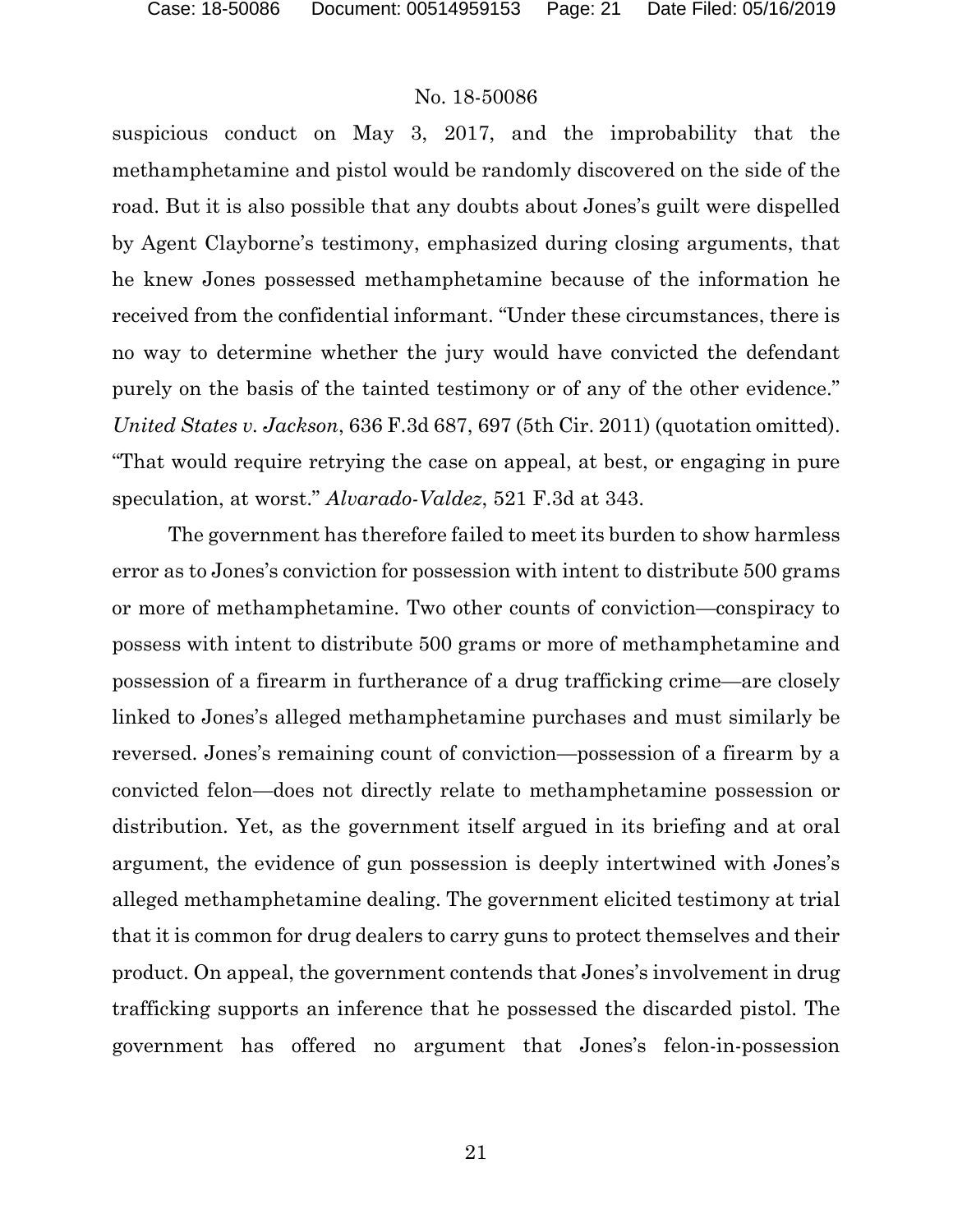$\overline{a}$ 

#### No. 18-50086

conviction can survive the reversal of his other counts of conviction.[6](#page-21-0) Under these circumstances, we cannot say that there is no "reasonable possibility that the evidence complained of might have contributed to the conviction" for firearm possession. *Chapman*, 386 U.S. at 24. We thus vacate the judgment of conviction on all counts and remand for a new trial.

#### IV.

Jones also appeals the denial of his motion to disclose the identity of the confidential informant. We review a district court's decision to deny disclosure of an informant's identity for abuse of discretion. *United States v. Ibarra*, 493 F.3d 526, 531 (5th Cir. 2007). There is "no fixed rule" in this area because "[t]he problem is one that calls for balancing the public interest in protecting the flow of information against the individual's right to prepare his defense." *Roviaro v. United States*, 353 U.S. 53, 62 (1957). "We apply a three factor test to determine whether the identity of a confidential informant should be disclosed: '(1) the level of the informant's activity; (2) the helpfulness of the disclosure to the asserted defense; and (3) the Government's interest in nondisclosure.'" *United States v. Ortega*, 854 F.3d 818, 824 (5th Cir. 2017) (quoting *Ibarra*, 493 F.3d at 531).

In response to Jones's request for disclosure, the government represented that the informant "just gave a tip," "was not on the scene on any of this that will be the subject of trial," and "would not be a fact witness." The district court held an *ex parte* hearing with the government and subsequently denied Jones's motion for disclosure of the confidential informant, citing safety concerns and the government's long relationship with the informant. We have affirmed the denial of a request for disclosure when the confidential informant

<span id="page-21-0"></span><sup>6</sup> Indeed, the government candidly acknowledged at oral argument that it could be more difficult to establish harmlessness as to the firearm counts than as to the methamphetamine counts.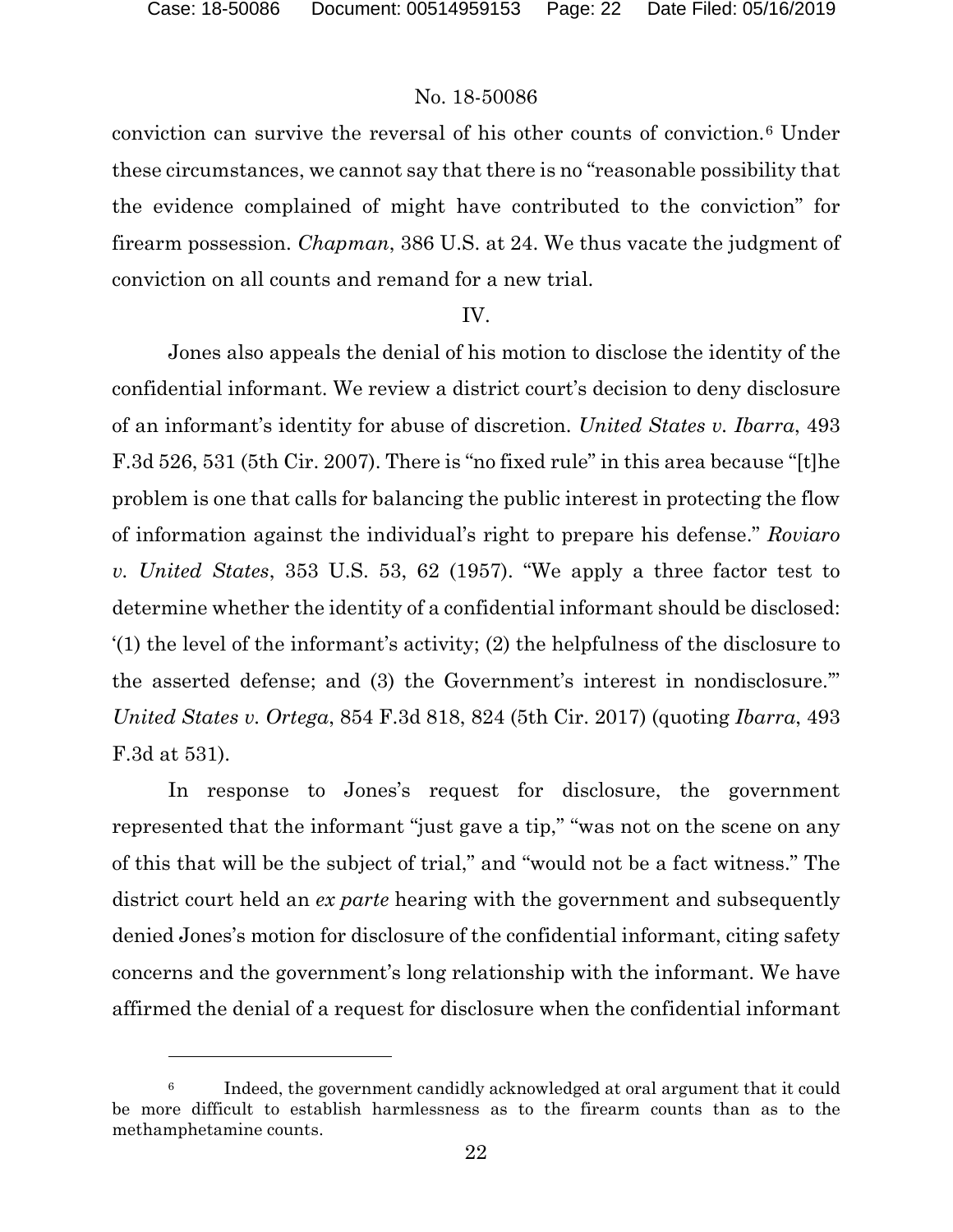$\overline{a}$ 

## No. 18-50086

"was a mere tipster," the informant did not provide information that would aid the defense, and disclosure posed risks to the safety of the informant and his family and could jeopardize other ongoing investigations. *Ibarra*, 493 F.3d at 532.

Upon review of the transcript of the *ex parte* hearing, we concur in the district court's assessment that disclosure of the informant's identity could be dangerous for the informant and his family. It is not clear from the record, however, whether the district court fully considered the level of the informant's involvement in the contested conduct and the potential helpfulness of disclosure to Jones's defense. These factors are closely tied to our Confrontation Clause analysis. As explained above, the government's use of the confidential informant at Jones's trial exceeded the scope of a "mere tipster." The government instead elicited testimony that the confidential informant confirmed facts central to its case—that a drug deal occurred on May 3, 2017, and that Jones received a large amount of methamphetamine in that transaction.

Jones argues that disclosure of the informant's identity would have been helpful to his defense because the informant could have been cross-examined regarding the benefits he received in exchange for assisting law enforcement as well as his own criminal history. This information was discussed during the district court's *ex parte* hearing with the government but was not disclosed to Jones before trial.[7](#page-22-0) The value of impeachment evidence depends on how a witness is used at trial and whether the witness's credibility is a relevant issue in the case. *See, e.g., Giglio v. United States*, 405 U.S. 150, 154–55 (1972). Here, the government relied on the confidential informant's representation that a

<span id="page-22-0"></span><sup>7</sup> Jones has not raised, and we do not address, whether the government had a separate obligation to disclose impeachment information to the defense under *Brady v. Maryland*, 373 U.S. 83 (1963), and *Giglio v. United States*, 405 U.S. 150 (1972).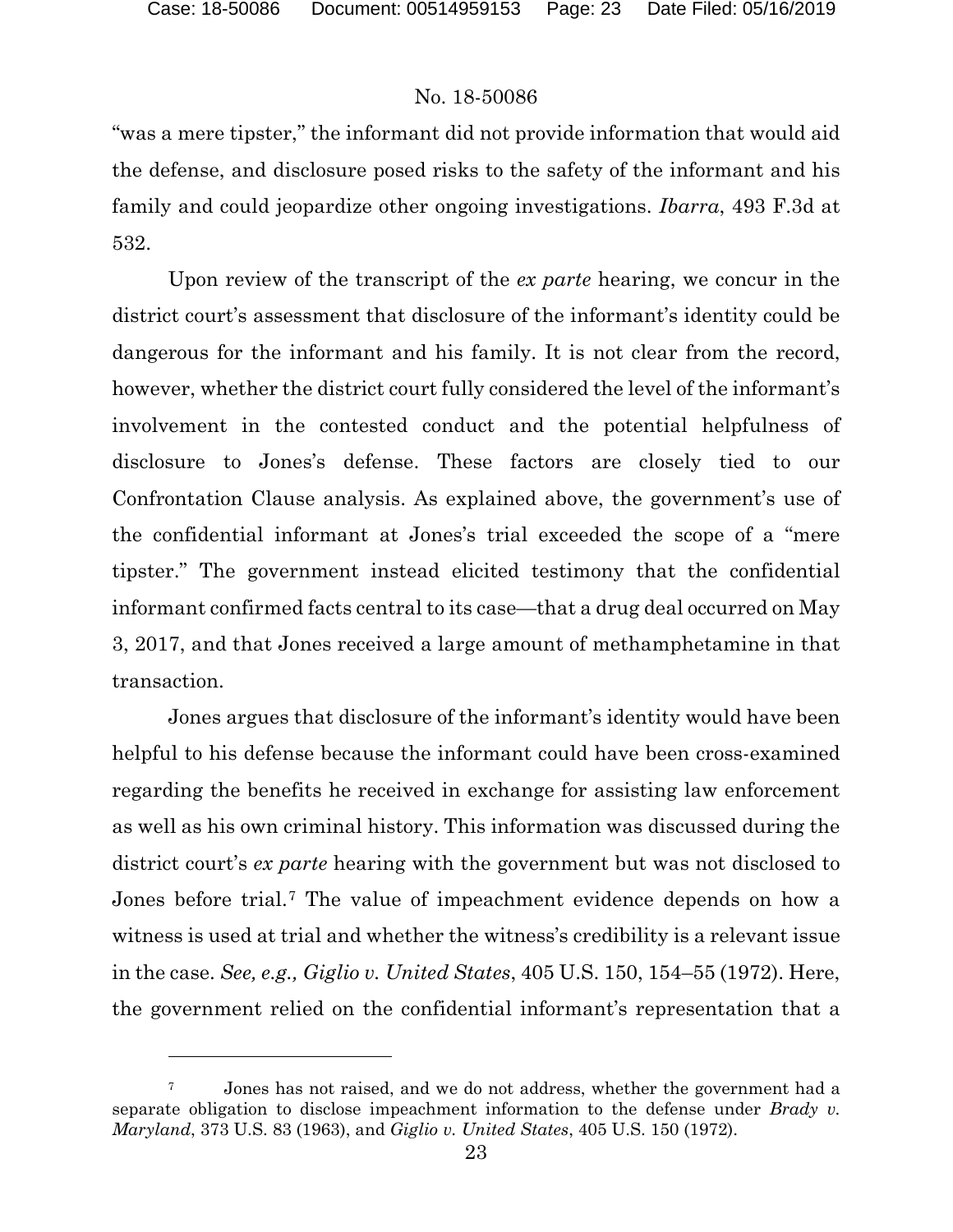drug transaction was completed on May 3, 2017. Moreover, the government highlighted the trustworthiness of the confidential informant during closing arguments. The government noted that the informant had provided reliable information about Cruz-Ortiz on multiple occasions and that law enforcement officers were "able to confirm what they're being told by their informant, based on the information he gives them." The government also emphasized that the informant was providing information about Cruz-Ortiz, not Jones, and "[i]t's not like the CI is trying to frame up Coy Jones." Under these circumstances, an opportunity to challenge the informant's motivations and credibility could have been helpful to the defense.

Given our holding on Jones's Confrontation Clause challenge, we expect the government to make different use of the confidential informant at any new trial. We thus remand to the district court to reconsider Jones's motion for disclosure in connection with a new trial.

#### V.

Jones further argues that, without the confidential informant's impermissible statements, there is not enough admissible evidence in the record to support his convictions. "In reviewing the sufficiency of the evidence, we view the evidence and the inferences drawn therefrom in the light most favorable to the verdict, and we determine whether a rational jury could have found the defendant guilty beyond a reasonable doubt." *United States v. Mitchell*, 484 F.3d 762, 768 (5th Cir. 2007). The record reflects that the evidence was legally sufficient to support Jones's convictions. The government offered substantial evidence that Cruz-Ortiz was involved in methamphetamine distribution and that Jones had multiple meetings with Cruz-Ortiz that resembled drug purchases. This evidence—combined with Jones's high-speed flight from the sheriff's deputy, his false statements to police after his arrest, and the discovery of a pistol and nearly a kilogram of